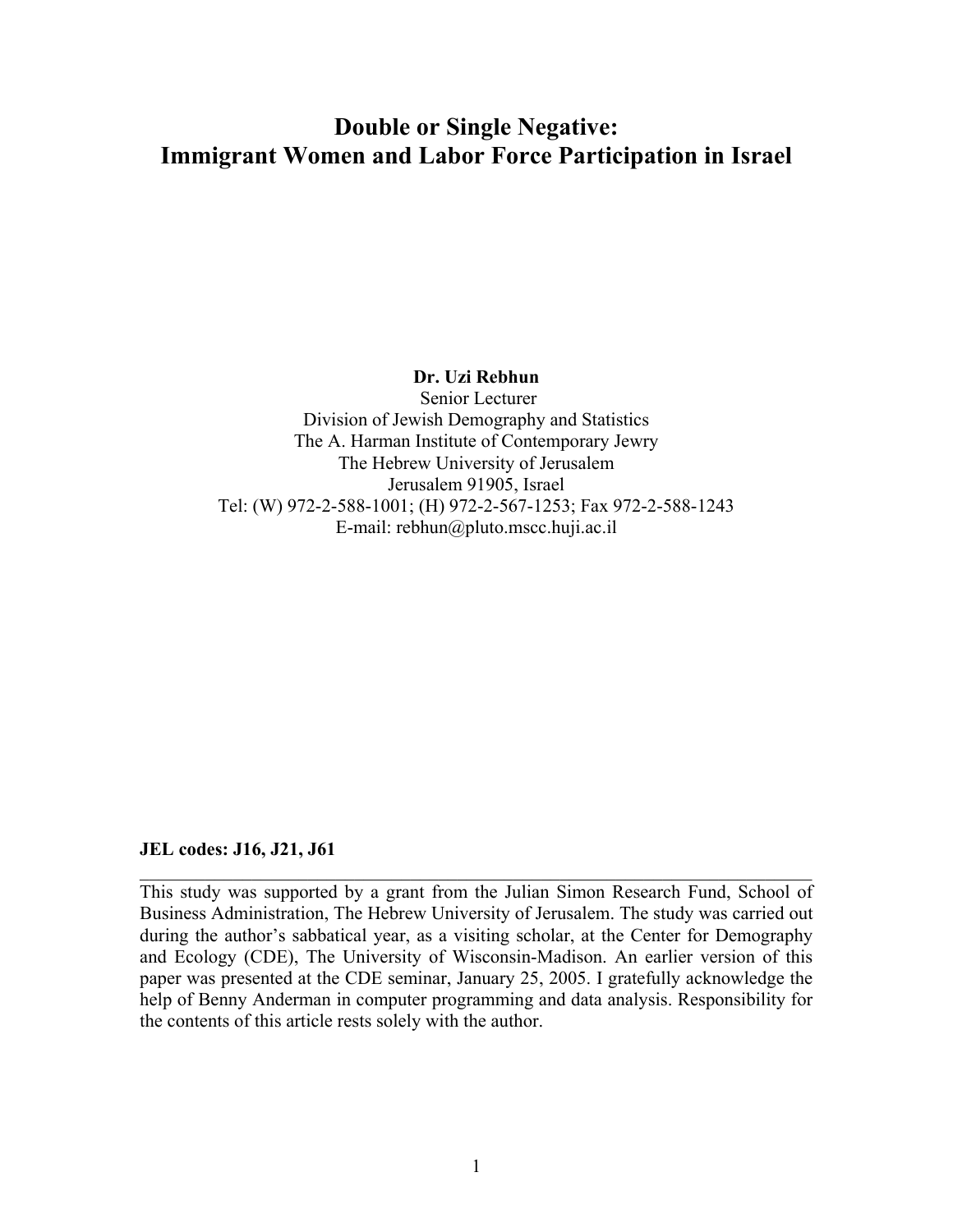## **Double or Single Negative: Immigrant Women and Labor Force Participation in Israel**

Uzi Rebhun

#### **Abstract**

*This paper examines gender differences in labor force participation (LFP) among immigrants in Israel, and how these differences vary across origin groups. Analysis of the 1995 population census indicates that all else being equal immigrant women exert a negative effect on LFP. As time elapses, the probability of immigrant women to be employed improves but remains considerably lower than that of immigrant and nativeborn men. Nevertheless, after a few years in the country immigrant women have closed the gap with native-born women. A detailed analysis reveals substantial stratification by country of birth. Thus, while for some immigrant groups the patterns of LFP reflect a double disadvantage for women, other groups appear to have only the one disadvantage of being females. I attach this stratification to cultural background and social values of country of birth as well as to economic and religious considerations not fully indexed by the census data.* 

#### **1. Introduction**

Migration across international boundaries is often viewed as reducing the immigrants' economic status and well-being (Chiswick, 1979; Constant and Zimmermann, 2004; McAllister, 1995; Raijman and Semyonov, 1995). New arrivals encounter difficulties in integrating into the new labor market, finding employment suitable to their professional qualifications, and attaining adequate economic returns (Borjas, 1982; Chiswick, 1978; Hoffman-Nowonty, 1978; Lieberson, 1980; Park, 1952). These obstacles are explained by restricted access to information (Chiswick and Sullivan, 1995; Kossoudji and Ranney, 1984), low levels of human capital (Borjas, 1982; Raijman and Semyonov, 1995), limited acquaintance with the host society, including language proficiency (Chiswick and Miller, 1998; Greenlees and Saenz, 1999), and lack of personal contacts (Granovetter, 1995). Information asymmetry between employers at origin and destination regarding immigrants' true productivity further reduce immigrants' wages, with somewhat different effects on high- and low-ability workers (Katz and Stark, 1984; 1987). As time in the new country elapses the economic cost of immigration is expected to diminish (Chiswick, 1978), exhibiting a U-shaped curve of economic change (Chiswick, Lee and Miller, 2003; Poston, 1994; Simon and Sullivan, 1988).

The economic cost of international migration varies among groups (Adsera and Chiswick, 2006; Antecol, 2000; Semyonov and Lerenthal, 1991). Country of origin is indicative of sociocultural resources and specific structural and ecological factors that may either hinder or enhance socioeconomic achievement in the receiving society (Lieberson and Waters, 1988; Stier and Tienda, 1992; Willis and Yeoh, 2000). Entrepreneurial activities or self-employment, including those within ethnic niches, are important determinants of economic integration and mobility (Evans, 1989). Variations in economic attainment among different foreign-born groups also derive from the treatment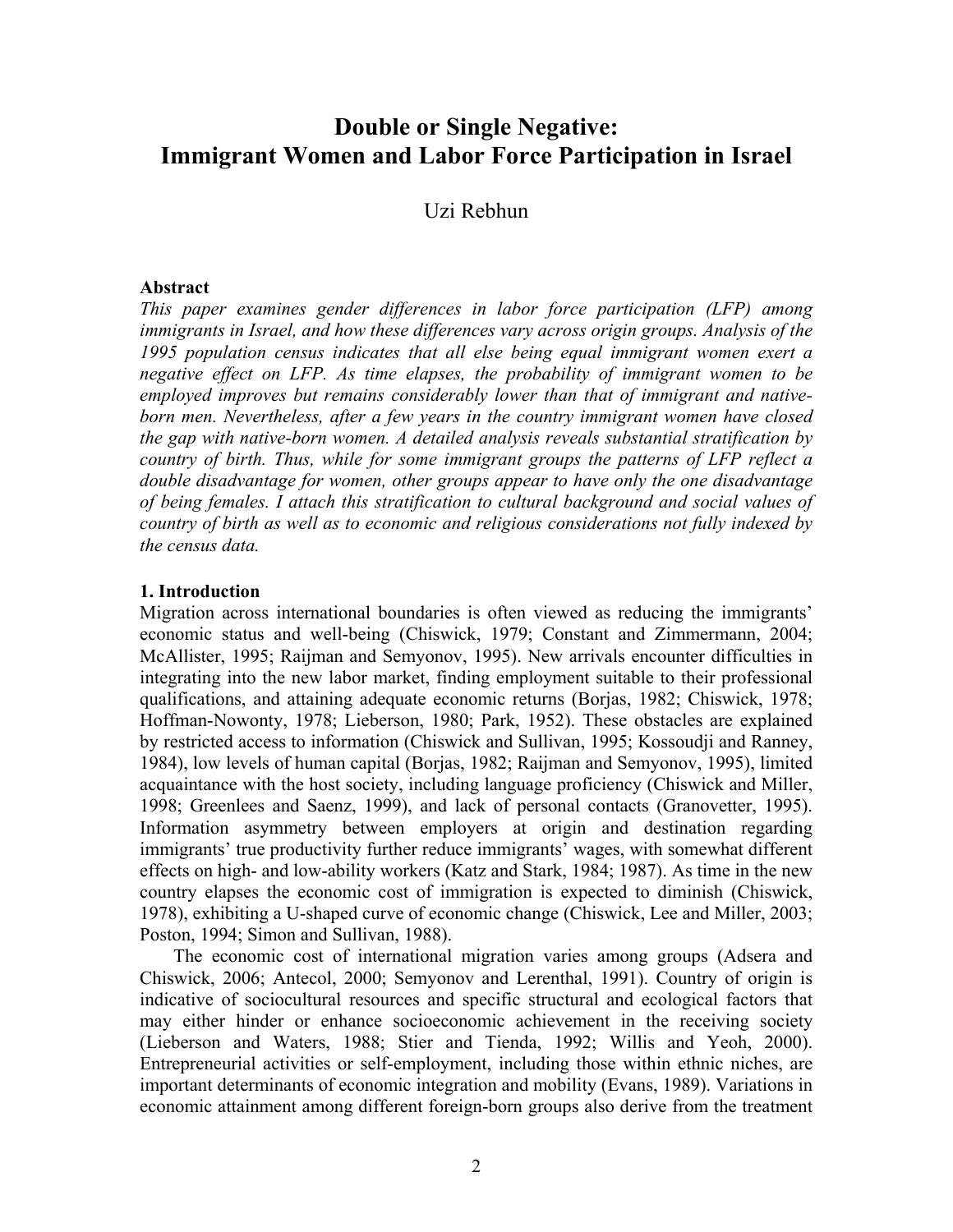and sympathy the groups receive from the host society (Boyd, 1984; Poston, 1994). Others have suggested that the processes of migration, including economic dislocation and career disruption (McAllister, 1995), timing of entry into the local labor market (Liberson, 1980), and age at time of immigration—as adults or as children—(Elder, 1990; Kossoudji, 1989) influence labor-market incorporation more than ethnicity per se. Area of settlement also plays an important role in affecting occupational and earning patterns by exposing the immigrants to distinctive labor-market conditions and opportunities (Greenlees and Saenz, 1999; Lieberson and Waters, 1988; Waxman, 2001).

Within each immigrant group, differences are found between men and women (Boyd, 1984; Haberfeld, 1993; Sullivan, 1984). Gender differences are often more substantial among immigrants than among the local population at large (Boyd, 1984). The double disadvantage of being both female and foreign-born was discovered after controlling for various potentially confounding factors. The gender dimension of immigrants' economic integration is attributed to the sex-segregated occupational structure that limits women's job opportunities and wages as a whole (Philzacklea, 1983) and the devalued status associated with ascribed affinities including national origin and ethnicity (Epstein, 1973; Hoffman-Nowotny, 1978). Family burdens, regularly imposed on women, are aggravated under conditions of immigration and separation from family and relatives, thereby limiting the time and energy available for acquiring the language of the receiving country and, consequently, economic attainment patterns (Dumon, 1981; Hoffman-Nowotny, 1978).

Interest in the double disadvantage has been mainly oriented toward economic aspects of class of work, i.e., of being an employee or being self-employed (Boyd, 1984), occupational status and mobility (Boyd, 1984; Pekin, 1981; Chiswick et al., 2003), wage (Adsera and Chiswick, 2006; Haberfeld, 1993; Kossoudji and Ranney, 1984) and remittances sent home (Semyonov and Gorodzeisky, 2005). To my knowledge, only a handful of studies have focused on gender gaps in labor-force participation (LFP) or employment status among recent immigrants (Baker and Benjamin, 1997; Boyd, 1984; Kats, 1982) or observed differences across origin groups within a single country (Antecol, 2000; Raijman and Semyonov, 1997). The findings of this research reveal considerable variations among immigrant groups and destination countries. Consequently, other explanations have been proposed, reflecting "single" and "triple" disadvantage of immigrant women.

This scarcity of research is all the more striking since LFP is a precondition for other aspects of economic characteristics, i.e., class of work, occupation, and wage. Participation as such involves more factors directly associated with the migration process, including the culture of place of origin and place of destination, motives for immigration, the immigrants' legal status, immigration policy of the host society, availability of ethnic or nativity peers, and immigrants' family composition. The present study seeks to extend current understanding of the working experience of immigrants by examining LFP among foreign-born men and women in Israel. The analytical model incorporates individuals' human capital, family structure, area of residence, and immigration characteristics. Aggregate models for the total immigrant population, as well as detailed composition by country of origin, are developed. More specifically, I address the following four questions: 1) Do the characteristics of LFP verify the "double negative" effect, according to which immigrant women are disadvantaged relative to both native-born women and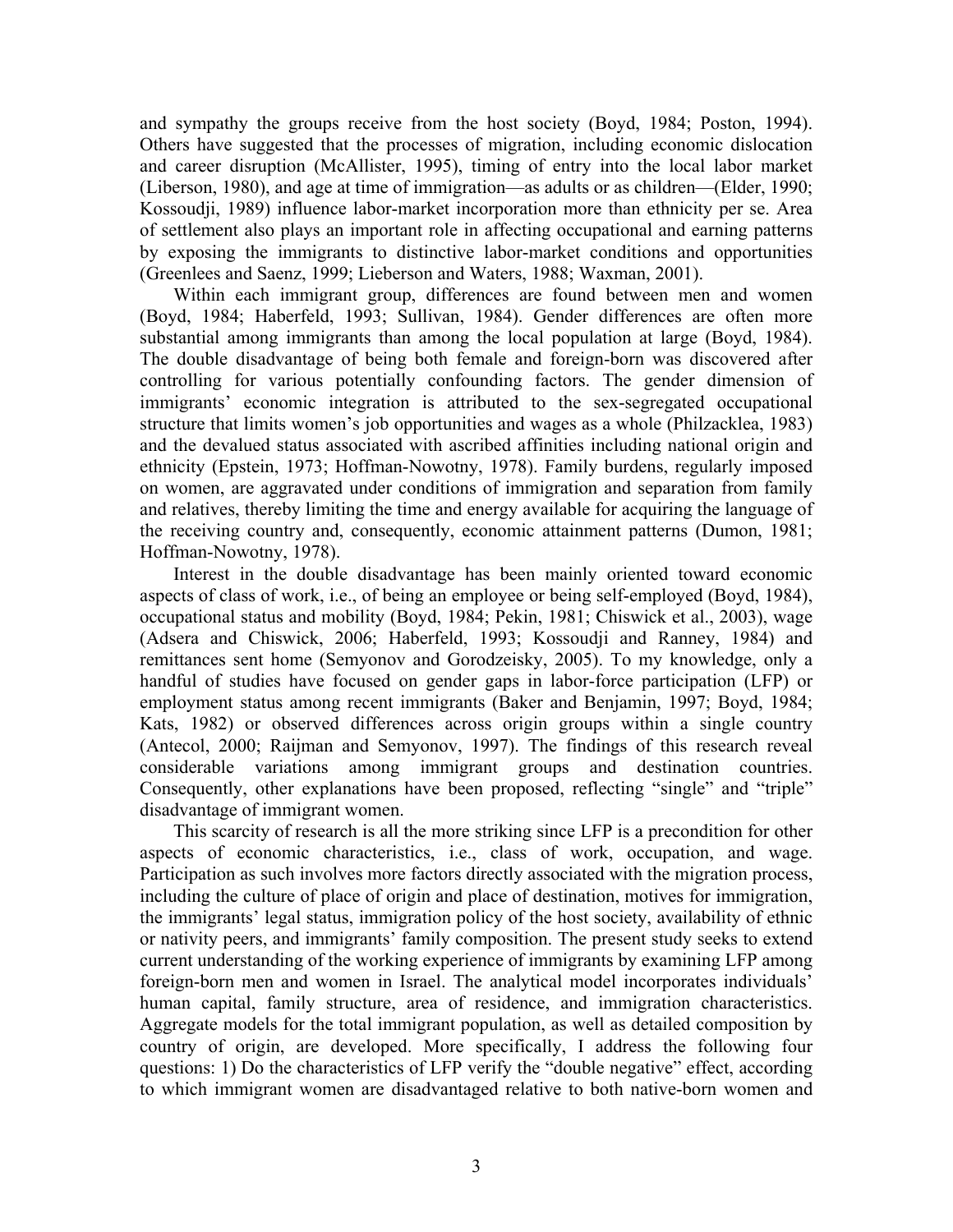native and foreign-born men? 2) Do such differentials hold true for different durations of work, i.e., part of the year or the entire fiscal year? 3) How do the gender differences in LFP evolve over time? and 4) Does the combined effect of being both an immigrant and a woman operate similarly among all foreign-born groups?

The remainder of this article is structured as follows: Section 2 reviews the literature on gender differences in the economic integration of recent immigrants and develops some working hypotheses. Section 3 discusses immigration to Israel. Section 4 presents the data and measurements used in this paper and describes the characteristics of the population. Section 5 focuses on the results of multivariate analyses. Finally, Section 6 summarizes the findings and discusses research and policy implications.

## **2. Theoretical Perspective**

The literature on the economics of immigration underscores various factors that affect the employment patterns and LFP of immigrants in their host country. Not only gender is an important determinant but other variables, both individual and contextual, sometimes operate differently among immigrant men and women. These explanatory factors may be clustered into four major blocs: demographic and human capital characteristics, family structure, area of residence, and cultural context of country of origin.

In the first bloc, age and schooling are the most frequently mentioned determinants of immigrants' employment status. Being in prime working-age years, as against the young and old extremes of the working-age interval, increases the likelihood of having a job (Greenlees and Saenz, 1999; Waxman, 2001). The correspondence of age to LFP is substantially important for immigrant men, as with the population at large, while the influence of age among immigrant women is weaker, reflecting the importance of lifecycle responsibilities (Kats, 1982). Schooling is also positively associated with LFP (Evans, 1984; Raijman and Semyonov, 1995; Stier and Tienda, 1992). Here, however, the correspondence is stronger among immigrant women than among their male counterparts (Kats, 1982). This is explained by different opportunities for immigrant men and women at a given level of schooling and also, presumably, by the greater flexibility of men in accepting jobs for which they are overqualified. Duration in the country and age at immigration are indirect indicators of human resources such as language proficiency, adjustment of professional skills to local labor-market characteristics, and personal contacts, and thus correspond strongly (positive and negative, respectively) to immigrants' employment (De Dunn and Paul, 2002; Evans, 1984; Schoeni, 1998; Waxman, 2001). Everything else being equal, women who were economically active in their countries of origin face greater difficulties in rejoining the labor market than immigrant men do; significant differences persist even after a tenure of twenty years (Raijman and Semyonov, 1997).

When immigration is a family act involving two adults, the likelihood of the wife's participation in the labor market is expected to increase upon arrival either because the husband's prospects of employment are poor (Long, 1980) or in order to finance the investment in his local-context human capital (Baker and Benjamin, 1997). During this initial period, immigrant women out-earn immigrant men. Over time, however, the labor supplied by immigrant women declines unless they decide to invest in their own human capital. The traditionally stronger responsibility of women for household duties, which increase in the absence of extended family, together with the presence of a husband and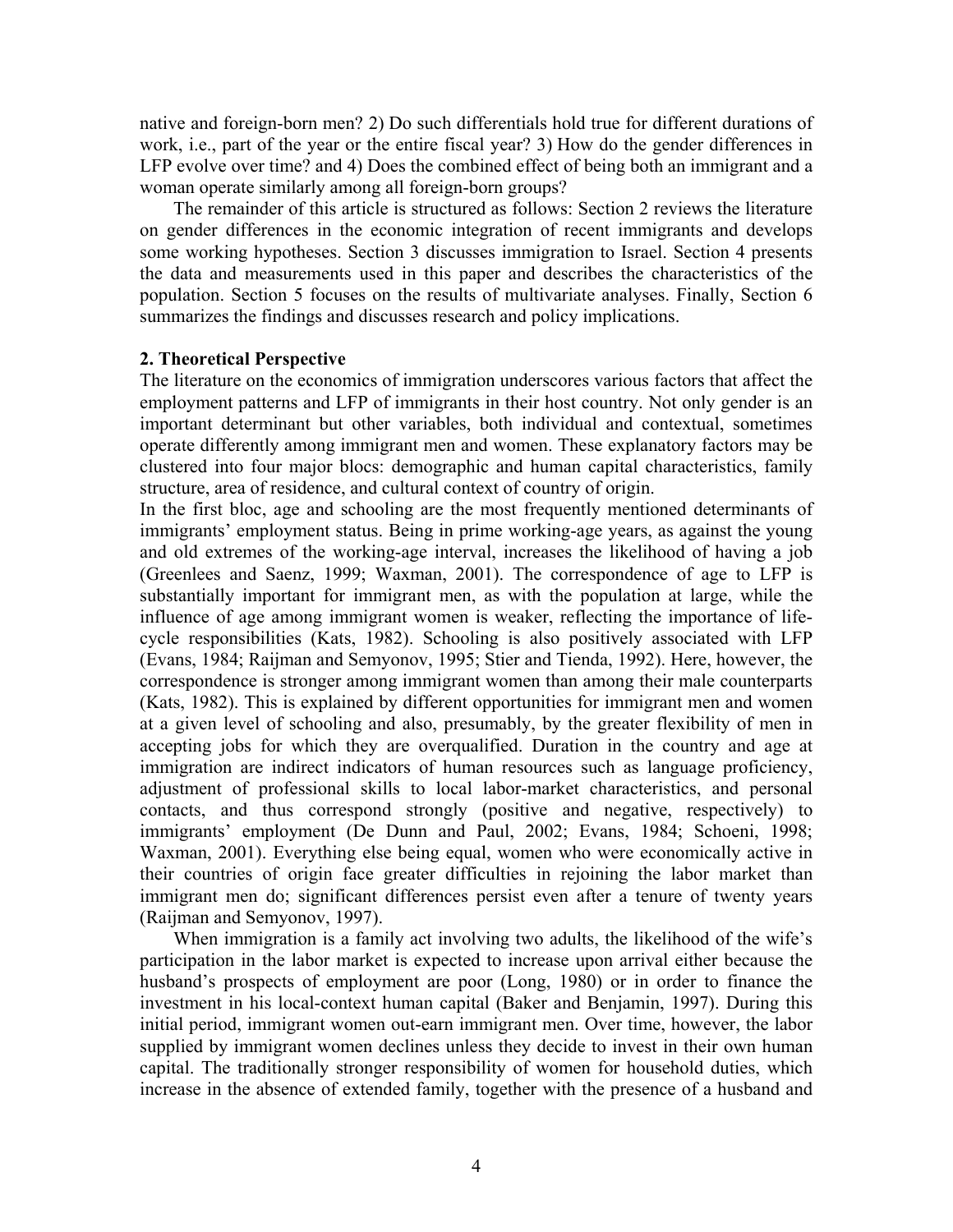young children at home, limits the integration of migrant women into the labor force (Evans, 1984; Gurak and Kritz, 2000). By the same token, single or once-married mothers, as well as those in unstable family units, must find work in order to provide for themselves and their children (Kossoudji and Ranney, 1984; Semyonov, 1980). Immigrant wives are most likely to enter the labor market if economic compensation for their time is sufficiently high; in this case, they attain high levels of occupational prestige and wages (Kossoudji and Ranney, 1984). These observations have been challenged; studies on immigrant women from Puerto Rico (Tienda and Glass, 1985), Mexico (Greenlees and Saenz, 1999), and the Dominican Republic (Gurak and Kritz, 2000) contend that the presence of a husband or other adult at home actually encourages women's LFP. Among other explanations, it was suggested that the social and economic context of area of settlement (e.g., New York) provides people with low-paying jobs better opportunities to receive public assistance and "perhaps to advance their own education and future market skills" (Gurak and Kritz, 2000: 416). Further, immigrant husbands, like counterparts in the population at large, may increase the likelihood of wives' employment by providing better information on labor-market opportunities and sharing child care responsibilities (Presser, 1989). Another important determinant associated with household composition and family decision-making distinguishes between "primary" movers and "tied" movers (Mincer, 1978); the latter group is likely to be in an unfavorable economic position being both unemployed and typically comprised of a disproportionately high percentage of women.

Area of residence is another indicator of access to labor market and economic opportunities (Bean and Tienda, 1987; Hanson and Pratt, 1995). Be it different parts of the country, large cities versus small cities, or urban areas versus rural areas, the area of residence has specific structural needs for labor and offers different types of jobs that may either enhance or hinder the LFP of recent immigrants (Greenlees and Saenz, 1999; Wong and Hirschman, 1983). This is especially salient under conditions of spatial disequilibrium in jobs typically available to immigrants, and more so if they differ across gender lines. Previous studies that have addressed this factor, either by direct economic measures such as unemployment rate or income related to individuals living in a given area (Greenlees and Saenz, 1999), or more generally distinguishing between several rigidly defined geographic units (Wong and Hirschman, 1983), were able to increase the explained variation in LFP. A complementary geo-social factor is the spatial concentration of immigrants. From the labor-market assimilation perspective (Portes and Bach, 1985), proximity to an ethnic enclave of immigrant groups provides work opportunities in a familiar environment of language and professional skills and hence increases labor-force activity. These immigrant enterprises, known for their wages and lack of social welfare, are often aimed only at augmenting household income and thus employ large numbers of female workers (Massey et al., 1994). Such workplaces attract women in the main because they are located in immigrant residential enclaves, i.e., close to home. More generally, immigrant enclaves strengthen social networks and mutual assistance such as child care and are likely to be positively associated with women's decisions to become part of the labor force.

Differential labor-force responses also involve cultural factors (Antecol, 2000). Social norms and values, associated with the industrial development and modernity of country of origin, denote family priorities and the role of women at work versus at home.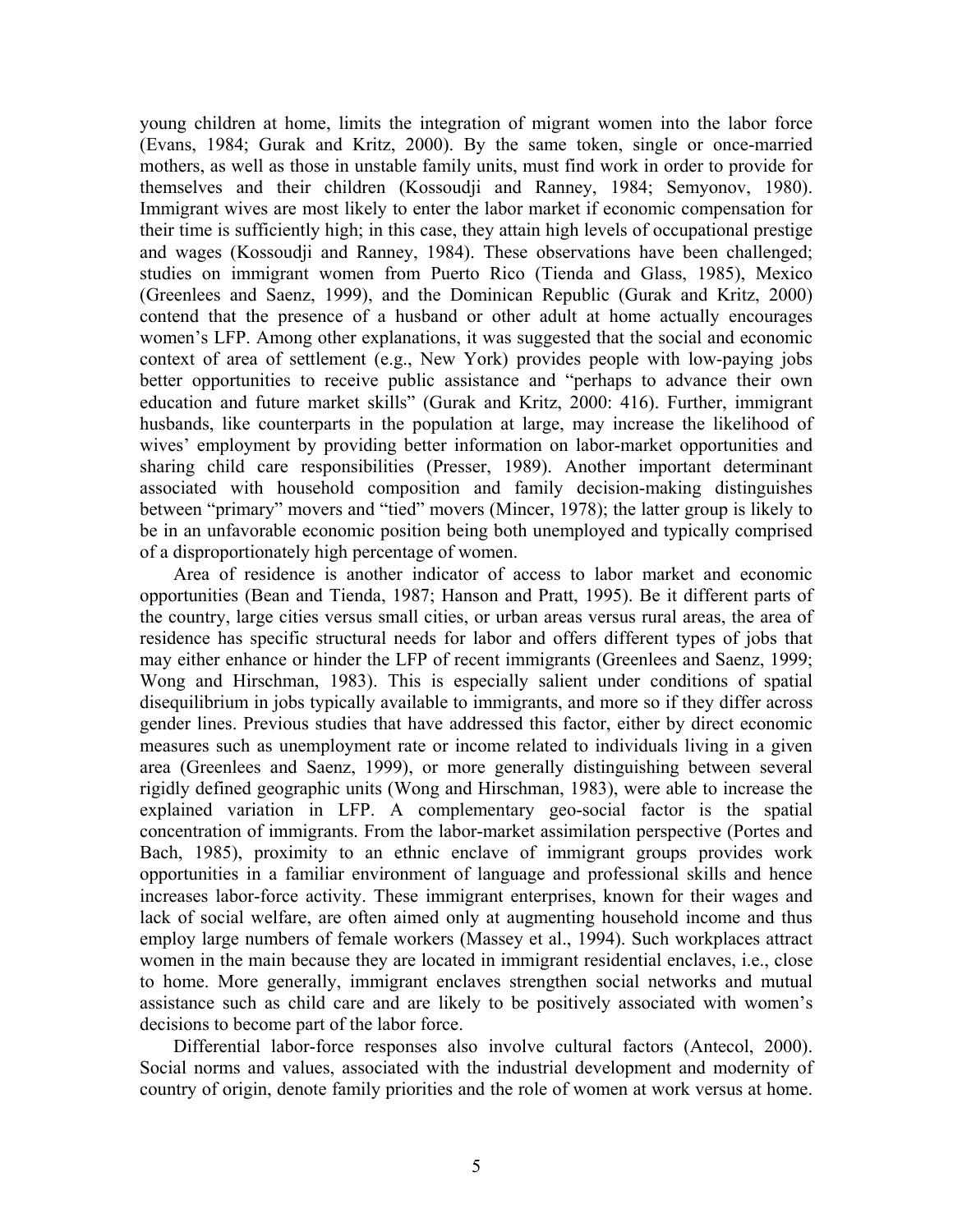As several studies have shown (Raijman and Semyonov, 1997; Reimers, 1985), substantial interaction takes place between geo-cultural background and sociodemographic characteristics in relation to labor-force activity in the new country. Immigrant women from less developed countries experience greater decline than do their women counterparts from advanced industrial economies, although the differentials narrow as time in the host country increases. Not only culture per se is important; so is the magnitude of the cultural distance between origin and destination (Evans, 1984). Thus, while many studies consider the "cultural" factor a residual effect, $1$  others insert specific areas or countries of origin into the empirical model as a more direct measure of the relationships between culture and employment characteristics (Raijman and Semyonov, 1997). Antecol (2000) went even further; by using gender gaps in LFP rates across home-country groups in the United States, he revealed the paramount importance of the cultural variable after controlling for personal characteristics. Focusing on one host country (e.g., the United States) also controls for institutional differences, since in this case all residents "operate under roughly the same overall labor market regime" (Antecol, 2000: 413). This, however, does not rule out the potential for contextual explanations of local social and economic conditions in different parts of the continent (Gurak and Kritz, 2000).

Guided by the literature on immigrants' LFP in general, and that on gender differences in particular, I propose three complementary hypotheses in regard to the target population of this study, immigrants in Israel: (1) Women are less likely than men to participate actively in the labor force, either year-round or in partial attachment to the workforce; these relationships characterize the entire Israeli society but are more salient among immigrant than among native-born women; (2) over time, immigrant women will experience improvement in LFP but their double disadvantage will not totally disappear; (3) the effect on LFP of being an immigrant woman varies by country of origin; immigrants from less developed countries in Asia and Africa will experience the greatest disadvantage while several immigrant groups, especially from Eastern Europe with its long tradition of gender parity at work, will show an even stronger tendency toward employment than their native-born counterparts.

## **3. Immigrants in Israel**

Jewish immigration is a major source of population growth in Israel. Approximately onethird of the country's Jewish inhabitants are foreign-born (CBS, 2004). Immigration to Israel is characterized by a wave-like pattern, with periods of large numbers of arrivals followed by smaller numbers, and so forth. Since the formative mass immigration that shortly followed the establishment of the state in 1948, the waves have been significantly smaller and, overall, have been declining in size. The magnitude of the most recent influx—from the former Soviet Union in the early 1990s—approximated the historical high levels but in a context of a demographically larger and economically stronger recipient Israeli population (DellaPergola, 2004).

The heterogeneous profile of the immigrant population is equally important. It includes people from some 150 countries of origin in Asia, Africa, Eastern Europe, Western Europe, North America, South America, and Oceania. Often, Israel's immigrants and their native-born descendants are dichotomously differentiated by origin: Asian-African versus European-American. The two groups differ slightly in size, approximately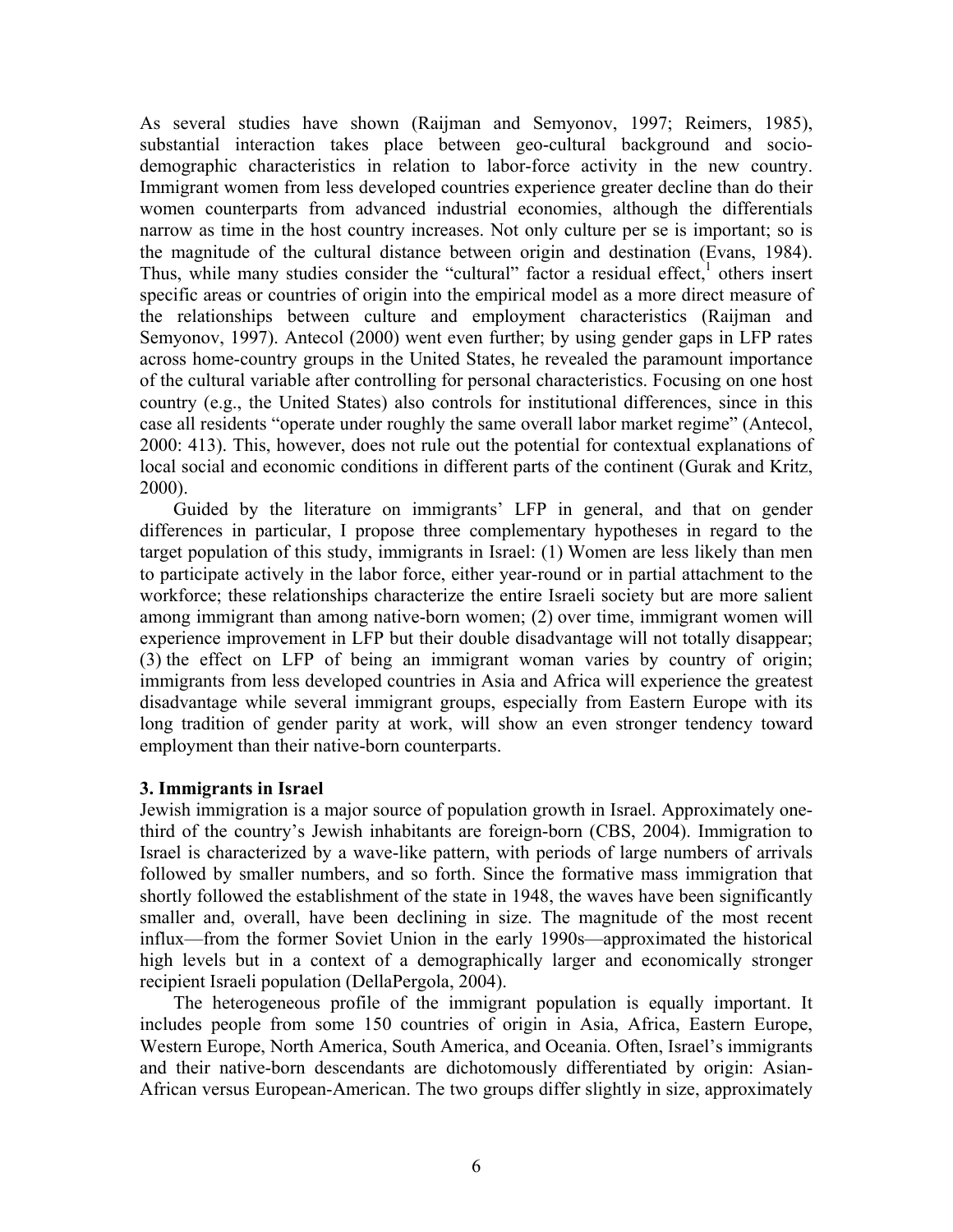40% of the immigrants being from Asia and Africa and 60% originating from Europe and America. The Asian-African group is socioeconomically inferior to its European-American counterpart in parameters such as schooling, occupation, income, political power, and residential areas (Haberfeld, 1993). Over time, the gaps between the groups have evolved somewhat inconsistently, their contraction or expansion depending largely on the specific social or economic indicator tested (Cohen et al., 2004; Friedlander et al., 2002; Schmelz et al., 1991).

The ingathering of Jews from around the world to their own country is a core ideal of nation-building in Israel. Accordingly, the formal immigration policy, first expressed in the Declaration of Independence (1948) and later anchored in the Law of Return (1950), proclaims the right of every Jew to settle in the country and to obtain citizenship upon arrival. To encourage immigration and ensure successful absorption, the state provides immigrants with meaningful financial assistance which includes travel expenses, housing subsidies, tax exemptions on cars and appliances, and free language and job training. It is available to all immigrants during their first few months after arrival.

Most of the immigrants, those from Asia, Africa, and Eastern Europe, came to Israel due to "push" factors such as social alienation and political repression and so may be called "refugee" migrants. Others, a much smaller number, from North America and Western Europe, were motivated by religious and nationalistic incentives (thus becoming "ideological" migrants). None are conventional economic migrants. Refugee migrants "have more skills specific to the origin and fewer skills that are destination specific or internationally transferable" (Chiswick and Wenz, 2005); "ideological" migrants are more positively self-selected to the economic opportunities of their new locality. These differences by type of migration are expected to affect immediate as well as long-term economic adjustment.

## **4. Data, Variables, and Description**

## *Data*

The data utilized in this study were culled from the 1995 Israel Census of Housing and Population (the 20% "demographic version" file). The sample was restricted to men aged 25–65 and to women aged 25–60; the upper limit reflects the mandatory retirement age for each gender group, respectively. Since the question on employment referred to the "last year,"," the sample excluded immigrants who arrived in the country during the year of the census. Three native-born groups were included for comparison: Israel-born persons whose ethnic background, based on father's place of birth, could be identified (Asia-Africa, Europe-America, and Israel).

The immigrants were aggregated into forty-eight individual countries or areas of origin, each of which meets the criterion of having a minimum of 250 sample cases. The origin groups cover people from Western Europe, Eastern Europe, North America, Latin America, Asia, Africa, and Oceania. Group sizes range from 250 persons from Lebanon to 15,002 from Morocco. By applying these criteria, I generated a sample of 96,850 immigrants and 97,474 native-born Israelis.

The attribution of people to origin groups was determined solely by their answer to the country-of-birth question. The geo-political transformations in Eastern Europe in the early 1990s seem to have created some confusion, as a few reported terms still refer to general units such as the former Soviet Union or Czechoslovakia. When these met the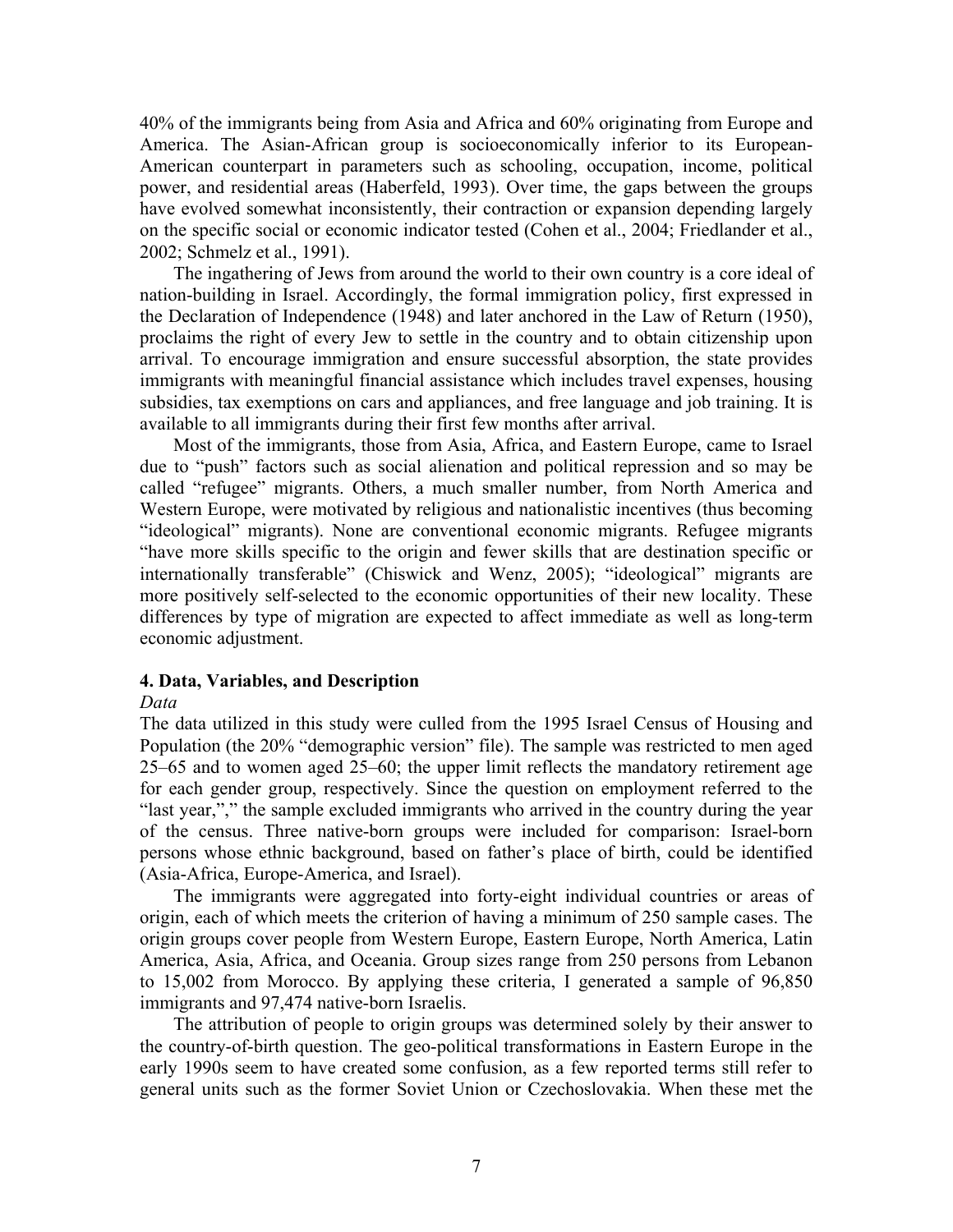minimum threshold, I maintained the respondent's specification and did not merge them into inclusive country categories.

#### *Variables*

The dependent variable is the individual's labor-force status during the census reference year. It alternately distinguishes between two or three groups of people. A breakdown of the population into two groups distinguishes between people who did not work during the past year and those who did work; a three-group distinction divides the population into those who did not work, those who worked less than twelve months, and those who reported working throughout the year. A small proportion of those who reported not working, approximately 3%, were actually in the labor force and looking for a job.

The explanatory variables were clustered into four major blocs: demographic and human-capital characteristics, family structure, area of residence, and immigration factors. All covariates but one were measured as dummy variables. The demographic and human-capital characteristics used in this analysis were age, gender, and schooling. Age was represented by the cohorts 25–34, 35–49, and 50+ (the omitted category). Gender was set to 1 if the person is female; males are the reference category. Schooling was decomposed into five dummy variables of primary/intermediate schooling (the omitted category), high-school graduation without matriculation, matriculation, post-secondary diploma, and academic degree. Family structure was evaluated by two variables of marital status (Married=1) and the presence of children under the age of 18 at home (children=1); the respective omitted categories are unmarried (single, divorced, widowed), and having older children or no children at all.

The area-of-residence variable divides the country into four major geographic units: Jerusalem, metropolitan Tel Aviv area, metropolitan Haifa , and the rest of the country. "Jerusalem" refers to the city of Jerusalem. Each metropolitan area is a large conurbation composed of several cities with strong socioeconomic and cultural ties. Metropolitan Tel Aviv, composed largely of greater Tel Aviv and the coastal plain from Hadera to Ashdod, is the country's major economic and cultural center (the omitted category). Metropolitan Haifa consists of the area north of Hadera, including the city of Haifa and parts of the Galilee. The rest of the country is comprised of small towns, both urban and rural, mainly in the far north and far south.

Immigration factors include age at time of immigration, tenure in Israel, and nativity concentration. Age at immigration distinguishes five interval groups: 0–14, 15–24, 25– 34, 35–49, and 50+ as the omitted category. Tenure in Israel reflects the time from immigration to end of period (i.e. 1994) and distinguishes among up to one year, 1–2 years, 3–5 years, 6–10 years, and 11+ years in Israel (omitted category). Nativity concentration is the percentage distribution of a given immigrant group among the four geographic areas defined above. All persons in a given immigrant group who live in a specific area have the same concentration value. Both nominator and denominator refer to the entire population, i.e., people of all ages. Nativity concentration is treated as a continuous variable. Finally, native-born persons were distinguished between secondgeneration (the omitted category) and third-generation in the country.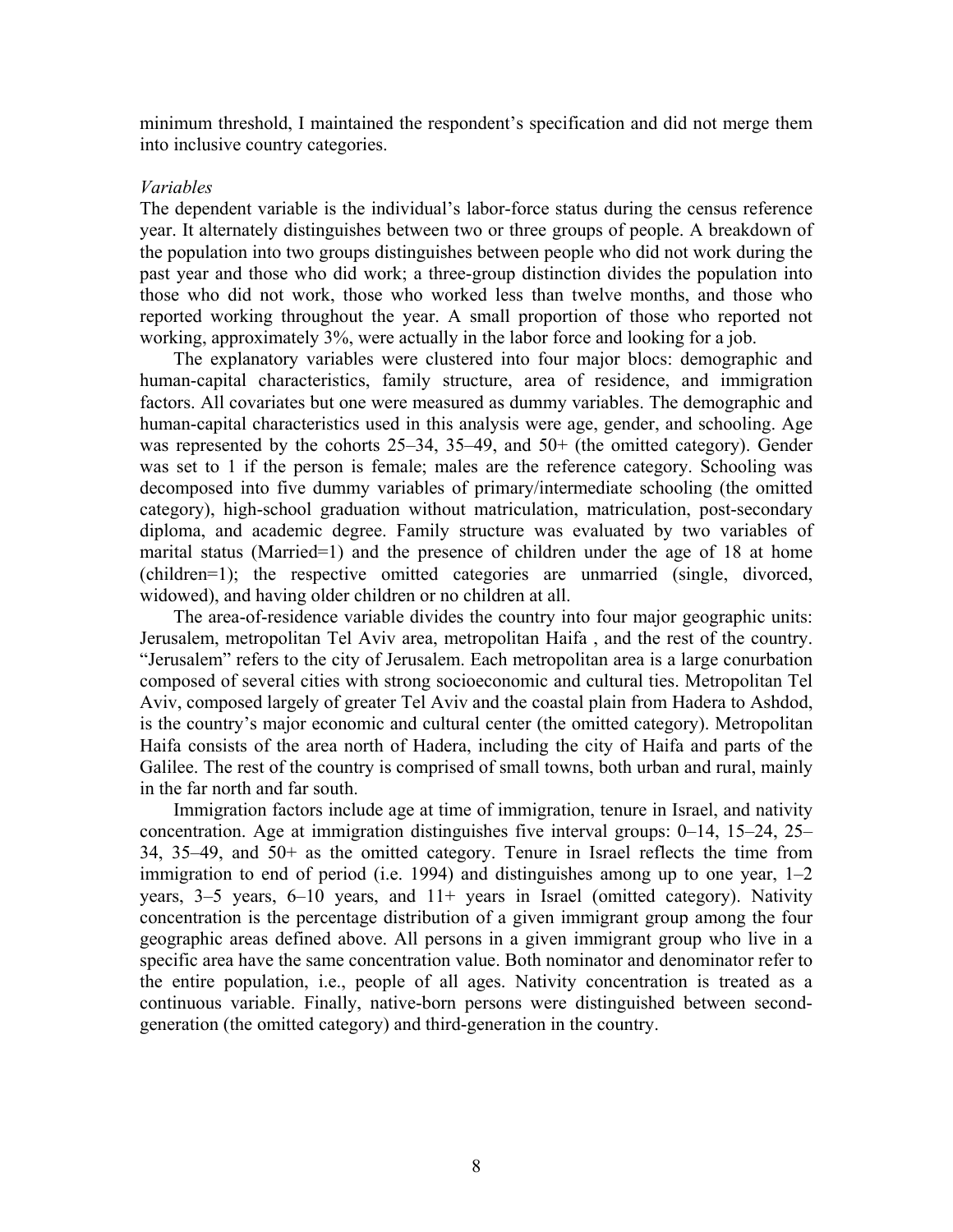#### *Description*

Descriptive analysis of the data reveals lower rates of LFP among immigrants than among native-born Israelis (Figure 1). These differences are attributed more to the general tendency of immigrants to be less employed than native-born than to variations in the amount of work, be it part of the year (less than twelve months) or year-round (all twelve months). The findings also suggest that men, immigrant and native-born alike, are more likely to be economically active than women. Nevertheless, immigrants exhibit larger gender differences than the native-born, implying that immigrant women are the most disadvantaged group. A lower participation rate for women than for men is found in all immigrant groups (with the exception of immigrants from Lithuania). Gender differences are high among immigrants from Asian and African countries and tend to be less so for immigrants from Europe and North America. This is still evident in the second generation of native-born Israelis, with the gaps being considerably diminished among third-generation Israelis.

Socio-demographic characteristics vary across geo-cultural groups (Table 1). The mean age of most immigrant groups is higher than that of native-born. The range of mean ages among the various immigrant groups is approximately fourteen years, with those born in Ethiopia being the youngest group and those from Yemen the oldest. Variations in schooling are even more substantial, as the proportion of holders of academic degrees is small among Asians and Africans, medium among immigrants from Western Europe and Latin America, and high among immigrants from North America and several former Soviet Union republics. This rough classification holds true for both men and women and is largely reflected also among second-generation Israelis. Within each group, however, there are differences along gender lines: most groups of Asian-African origin have a higher proportion of men with academic degrees than of women, whereas immigrant women from the United States, Belarus, and the rest of Eastern Europe, among others, surpass their male counterparts in schooling. Family composition varies between immigrant groups, with an approximately 20% difference between the group with the lowest rate of married people and that with the highest rate. In all groups, men are more likely than women to be married.

Inter-group comparison, by origin and gender, underscores substantial differences of immigration characteristics. Immigrants from Asia and Africa, as well as from Eastern and Central European countries such as Poland, Czechoslovakia, Romania, and Germany, arrived in Israel at young ages, as children or adolescents. To a large extent, they belong to the massive waves of immigration that shortly followed the establishment of Israeli statehood and in large part depopulated the Jewish communities in these countries. The older age of Soviet/former Soviet Jews at immigration is associated with the large recent influx from these countries, coupled with the lower bound of the age interval of our target population. Immigrants from Western Europe and America are a selective population, motivated mainly by religious and ideological incentives that are typical of young adults. Gender variation in age at immigration is small, but when women's mean age at immigration is higher than men's, this is always associated with immigration from Western Europe and America. Origin groups with young age at immigration have longer tenure in Israel, and vice versa.

Substantial differences were found in the geographic distribution of immigrant populations, as seen in the proportions living in metropolitan Tel Aviv. The data do not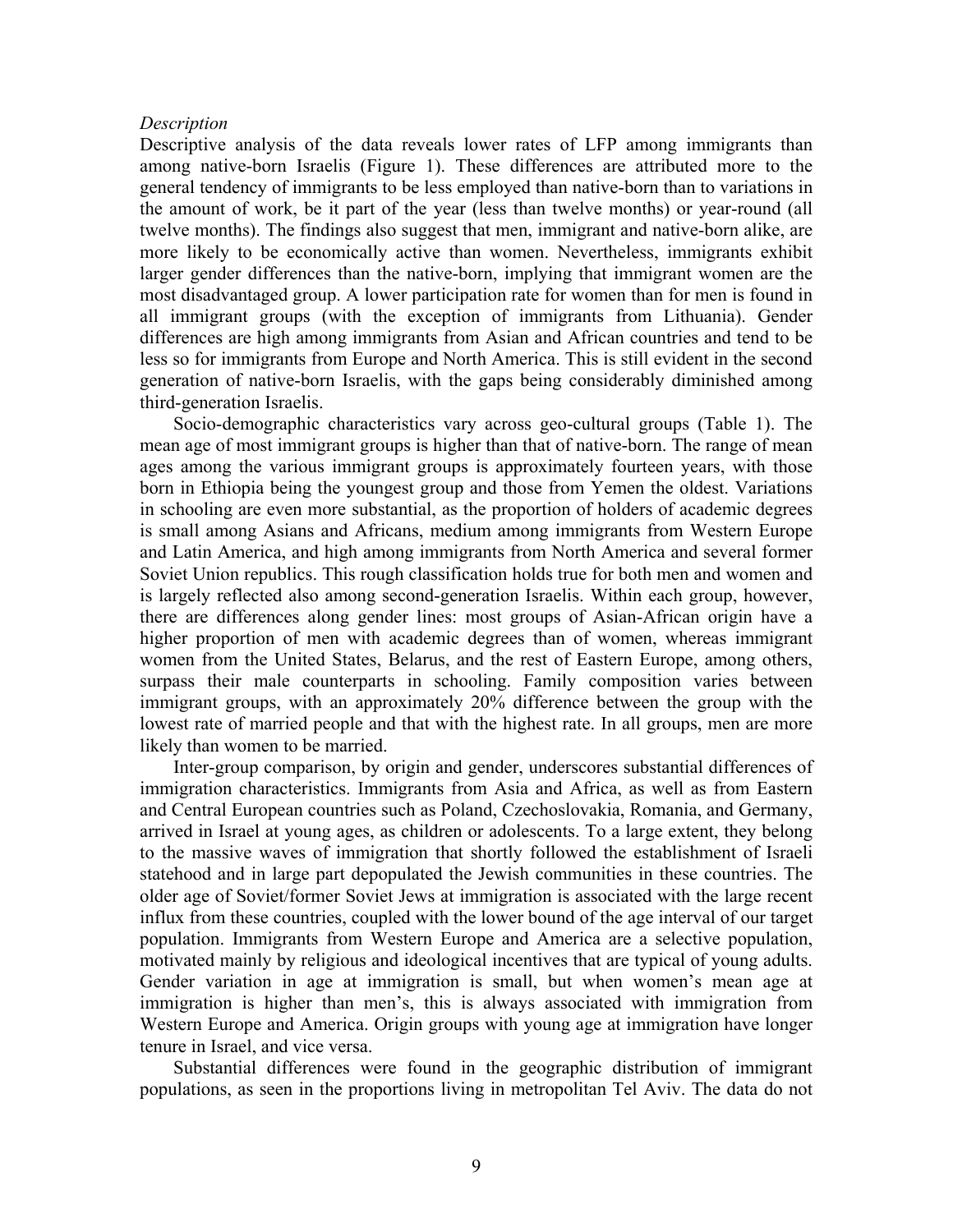point to any clear pattern of strong or weak preference of residence in Tel Aviv, either by groups from a given continent or by gender. The literature (e.g., Schmelz et al. 1991; Gonen, 1995; Dashefsky et al., 1992) suggests that immigrants' residential choices in Israel are determined by the timing of arrival (especially during the formative years of the state), housing prices, instrumental considerations (e.g., proximity to work), and the wish to live in a religiously and socially suitable community.

#### **5. Findings**

Gender influences LFP via demographic and human-capital characteristics, family structure, context of residence, and immigration factors. A multivariate strategy keeps these factors constant and evaluates the net effect of each factor, or the interaction terms, on the predicted variable. Table 2 presents the odds ratios from binary logistic regression models that predict working (part or full-year) versus not working. Separate equations were calculated for immigrants, native-born Israelis, and the total sample.

Among immigrants, being a woman decreases the probability of employment. The odds ratio suggests that, *ceteris paribus,* immigrant women are only 40 percent as likely to be in the labor force as immigrant men (Column 1). Even after interaction terms of gender by marital status and gender by presence of children at home are introduced, immigrant women remain less likely to be employed than men, albeit at a somewhat higher odds ratio of 0.75 (Column 2). Among the native-born, women exert a negative effect on LFP with an odds ratio of .53 (Column 3). Unlike immigrants, however, after the inclusion of interaction terms, native-born women do not suffer more hardship than men and are even slightly more successful in joining the economically active labor force (Column 4). In other words, overcoming the obstacles associated with family obligations eliminates gender inequality for native women but not for immigrant women. Accordingly, the interaction term of gender (female) by birthplace (immigrant) in the total sample produced an odds ratio of 0.89 (Column 6). Thus, immigrant women face difficulties in finding jobs and are at a double disadvantage in the Israeli labor market.

Other socio-demographic determinants of LFP, namely age and education, operate similarly among immigrants and the native-born. Of particular interest is the role of family characteristics that involve household responsibilities, which traditionally vary by gender. Being married was found to increase LFP. The interaction terms, however, show that this does not apply to women, be they immigrant or native-born, among whom having a spouse is negatively associated with employment. The presence of children at home depresses the LFP of immigrant women but has no statistically significant effect on the employment of native-born women. This may reflect differences in familial and social contexts, since the native-born have easier access to childcare assistance provided by relatives and friends. Likewise, given similar conditions of occupation type and amount of work, immigrants have lower incomes than the native-born because of shorter longevity and less familiarity with the possibilities of receiving wage supplements for such expenses as car maintenance, telephone, and annual vacation, which are customary in Israel. Hence, the economic value of work outside the home vis-a-vis the cost of childcare is smaller for immigrant women than for native-born women.

The effects of the immigration factors show an overall higher probability of working as age at immigration declines. Concurrently, the likelihood of LFP rises commensurate with tenure in the country. The economic adjustment of immigrants in Israel is rapid;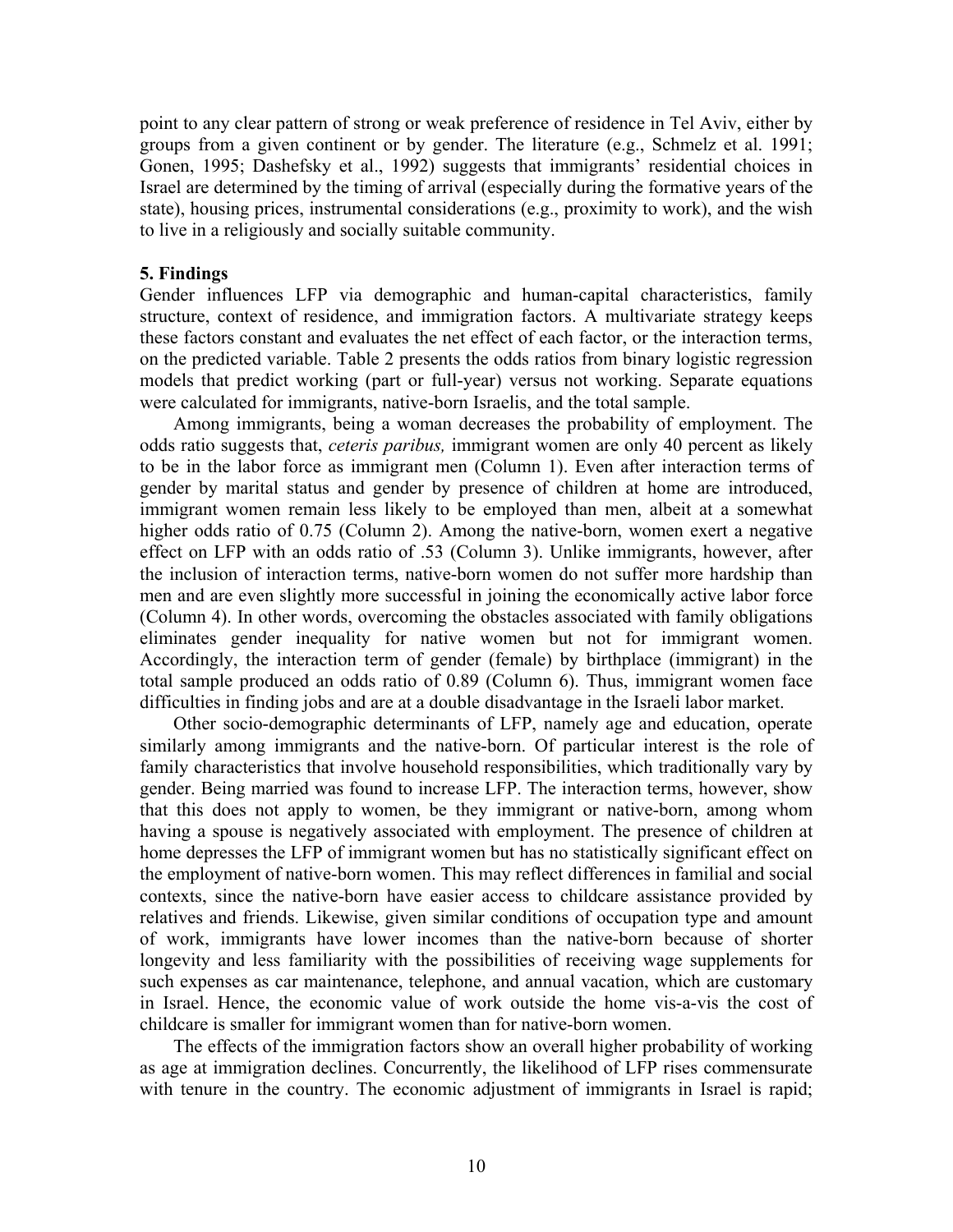after three years in the country they already have greater odds of being economically active than more veteran immigrants or the native-born (the omitted category). Many immigrants who have been in Israel for 3–5 years, and some who arrived 6–10 years ago, originate in the former Soviet Union and may reflect patterns of employment associated with their geo-cultural background.

In-depth analysis of the effect of tenure on LFP reveals significant gender differences (Table 3, Part A). All other factors being equal, the most recent immigrants—those with tenure of less than one year in Israel, men and women alike—are the least likely to be employed. Even at this early stage in the new country, the odds of being employed are greater for men than for women. Thereafter, these gender differences develop along different trajectories: after 1–2 years in Israel, we see no difference between the likelihood of LFP of immigrant and native-born men (the omitted category); later on, immigrants have even higher odds whereas the odds of economic activity among immigrant women, although they improve over time, remain substantially lower than those of native-born men. Nevertheless, immigrant women are able to close the gap with native women. Thus, as far as the double effect is concerned, it is the effect of gender that remains significant for the employment of immigrant women.

I decomposed LFP into three categories: those employed less than twelve months during the year, those employed all twelve months, and the unemployed. The data were applied to the total sample, immigrants and native-born combined, by means of a multinomial logistic regression. The results (Table 4) are consistent with those presented above when the analysis is confined to a dichotomous distinction. At both levels of employment, part of the year and year-round, being an immigrant woman decreases the probability of employment, with odds ratios of .835 and .923, respectively. Study of the joint effect of gender and tenure (Table 3, Part B) shows that the likelihood of year-round employment among immigrant women increases as time elapses (from an odds ratio of .101 in the first year to .443 after eleven years or more). The probability of immigrant women's being employed, both part-of-year and year-round, has converged with that of native women.

Is the effect of gender on LFP similar among all immigrant groups or may there be some stratification by country of origin? To explore this, I inserted each of the forty-eight immigrant groups into a multivariate equation. Data were separately utilized for women and men; and only for the dichotomous distinction between being employed (part- or fullyear) versus not at all. Since immigrants to Israel originated in a large number of countries with different levels of development and modernization, I first compared their LFP in reference to the total native-born population and then only to their native-born ethnic peers: for immigrants from Asian and African countries, peers were determined as native-Israelis whose fathers were born in Asia or Africa, and for immigrants from Europe and America (including South Africa) the native-born were those whose fathers were born in either Europe or America. Due to space limitations, Table 5 presents only the statistically significant odds ratios of the interactions between country of origin and tenure in Israel<sup>[2](#page-27-1)</sup> but they are controlled for all other sets of independent factors including demographic and human-capital characteristics, family structure, area of residence, and immigration variables.

Among women, the interaction terms of birthplace by tenure show that slightly less than half of the immigrant groups have a statistically significant effect on LFP relative to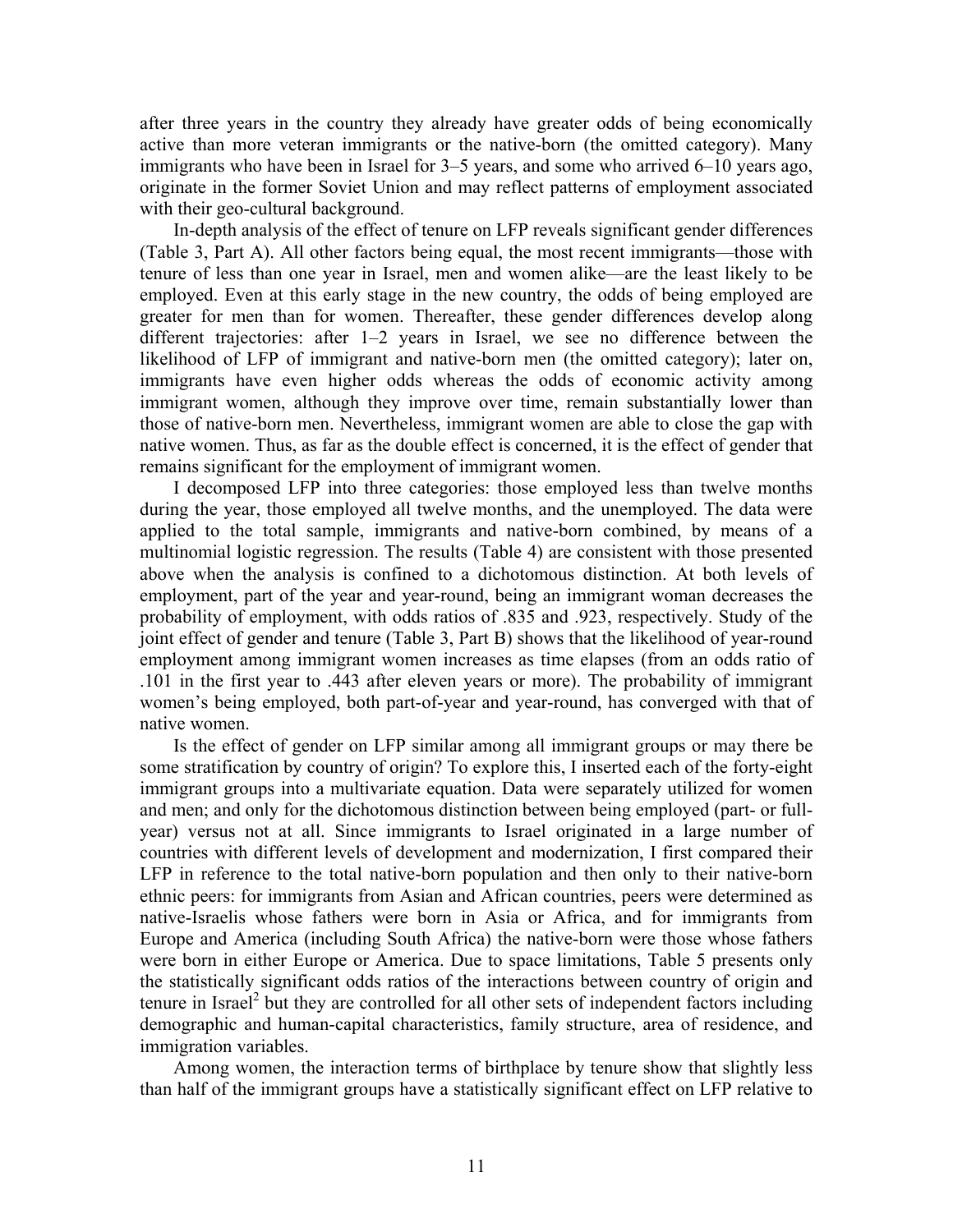native-born women. After they amass enough tenure, immigrant women from several former Soviet republics and some Latin American countries have higher probabilities of employment than their native-born counterparts. By contrast, immigrant women from many Asian and African countries and the United States, despite very different socioeconomic backgrounds, are less likely to be employed than native-born women. Restricting the comparison to ethnic peers slightly decreased the number of immigrant groups that had higher probabilities of being in the labor force than the native-born; women in eight immigrant groups—mainly from the former Soviet Union and Latin America —were more likely to be employed than were their native-born peers.

These findings attest to substantial stratification by country of origin. For approximately half of the immigrant groups, there is no significant effect on LFP relative to native-born women. The double disadvantage of being a woman and an immigrant is mainly attributable to what may be considered the two extremes of the developmental and modernization spectrum, Asia and Africa on the one side and Western Europe and North America on the other. Thus, while the patterns of labor-force incorporation indeed reflect a double disadvantage for some, others suffer only the single disadvantage of being women. The heterogeneous profile of the doubly disadvantaged immigrant groups, which originated in very different parts of the globe, is probably evidence of cultural background and ideology regarding gender roles as well as personal economic considerations.

For men, nine of the thirteen immigrant groups with statistically significant differentials had higher odds of being economically active over time than native-born men. This number dropped slightly when the comparison was restricted to ethnically native peers. Among immigrant men, in contrast to immigrant women, there are several groups from Asian and African countries with positive effects on LFP, but none from the former Soviet republics.

## **6. Discussion**

The main goal of this paper was to examine gender differences in LFP among immigrants in Israel and to see how these differences vary across origin groups. I was motivated by the rare scholarly attention given to the joint effect of being both a woman and an immigrant on LFP, as well as the effect of the specific birthplace. I proposed three complementary hypotheses: 1) women in general, and immigrant women in particular, have difficulty in entering the labor market; 2) with the passage of time, immigrant women experience some improvement in LFP yet remain at a "double disadvantage"; 3) gender gaps in LFP are stratified by birthplace.

Findings from multivariate analyses of the 1995 Israel census largely support the first and third hypotheses but refute the second. After controlling for demographic and humancapital characteristics, family structure, area of residence, and immigration factors, immigrant women exerted a negative effect on LFP. This conclusion is consistent for different durations of work, i.e., part or all of the fiscal year. As time elapsed, the probability of immigrant women's LFP improved but remained considerably lower than that of immigrant men. Nevertheless, immigrant women closed the gap with native-born women and after a few years in Israel both groups had very similar probabilities of employment.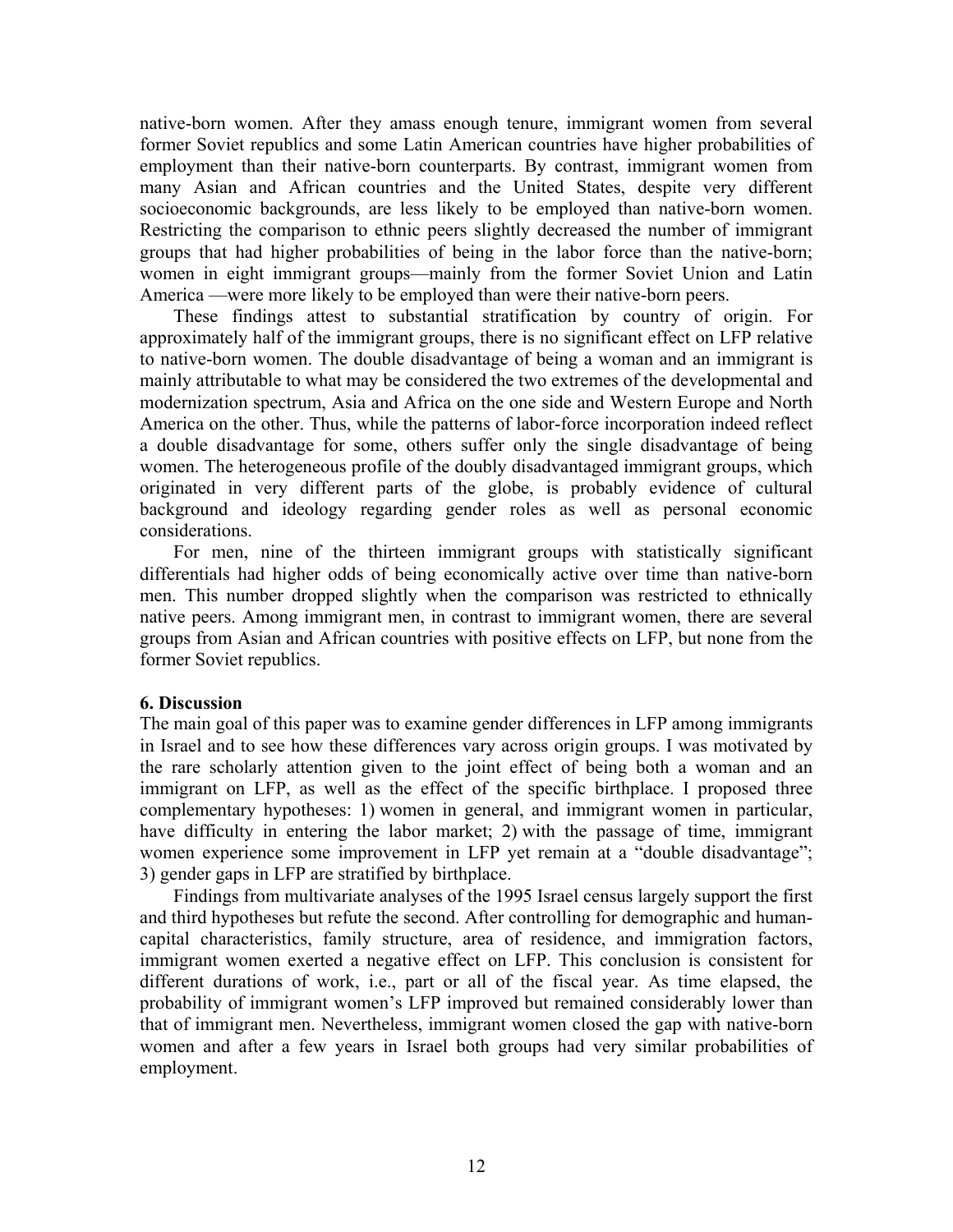A detailed analysis by country of birth shows that immigrants are not cut of one cloth. For slightly more than half of the immigrant groups, women did not exert significant differences in LFP as compared with native-born women. Among the remaining groups, immigrant women from Asia-Africa and the United States, had more difficulty finding jobs than native-born women did. By contrast, immigrant women from many former Soviet republics and several Latin American countries had higher probabilities of employment than their native-born counterparts did. Refining the comparison to native-born ethnic peers (Asia-Africa or Europe-America) somewhat decreased the number of groups that had higher probabilities of employment. The stratification of LFP by birthplace and the changes according to reference group (all native-born or ethnic peers only), emphasize the importance of cultural background and social values associated with country of birth. Immigrants from Asian and African countries originated in societies with generally low rates of labor-force participation by women and have continued to follow this pattern in Israel. According to the World Bank (2004), all Asian and African countries discussed in this study, except for Ethiopia, had a substantially lower Labor Force Gender Parity Index  $(LFGPI)^3$  than Israel's. Similarly, the strong inclination of immigrant women from former Soviet areas to be employed reflects the status of women in the Soviet economy as equal participants in the labor force with Soviet men; hence their LFGPI surpasses Israel's.

A somewhat surprising finding is the low probability of immigrant women from several industrialized countries, although they arrived from high-LFGPI societies , to actively participate in the labor force. This should be interpreted by means of economic factors not fully indexed by the socioeconomic characteristics of the census. Reflecting the educational and occupational profile of the Western Jewish Diaspora in general (Goldstein, 1992; DellaPergola, 1993), and the positive selectivity of immigrants to Israel in particular (Goldscheider, 1974; Rebhun and Waxman, 2001), immigrants from Western Europe and the United States are concentrated in the upper ranks of the socioeconomic hierarchy. On average they are wealthy, presumably with economic savings and also remuneration from property or estate held in their countries of origin. This enables them to maintain a high standard of living with only one breadwinner or even none. Furthermore, the white-collar professional jobs that they held before immigration are often not female-typed and, thus, are more difficult to penetrate in a new country. Finally, women of such origin are reluctant to accept jobs inferior to those they had held in their countries of origin. By contrast, given the economic conditions of the former Soviet Union, immigrants—including women—are more willing to experience loss of occupational status. In addition, a high proportion of immigrants from Western Europe and, especially, from the United States are Orthodox Jews with strong religious orientation; typically, Orthodox households have low percentages of women in the labor force.

The findings also reveal the nature of the disadvantage of women that is associated with family characteristics. Being both a woman and married decreases employment for both immigrants and the native-born. However, the combination of being a woman and having children at home negatively effects the economic activity of immigrant women but not that of native-born women. In other words, children do not necessarily generate a conflict between work and traditional family roles at a level that prevents women from entering the labor force. These differences between immigrant and native-born women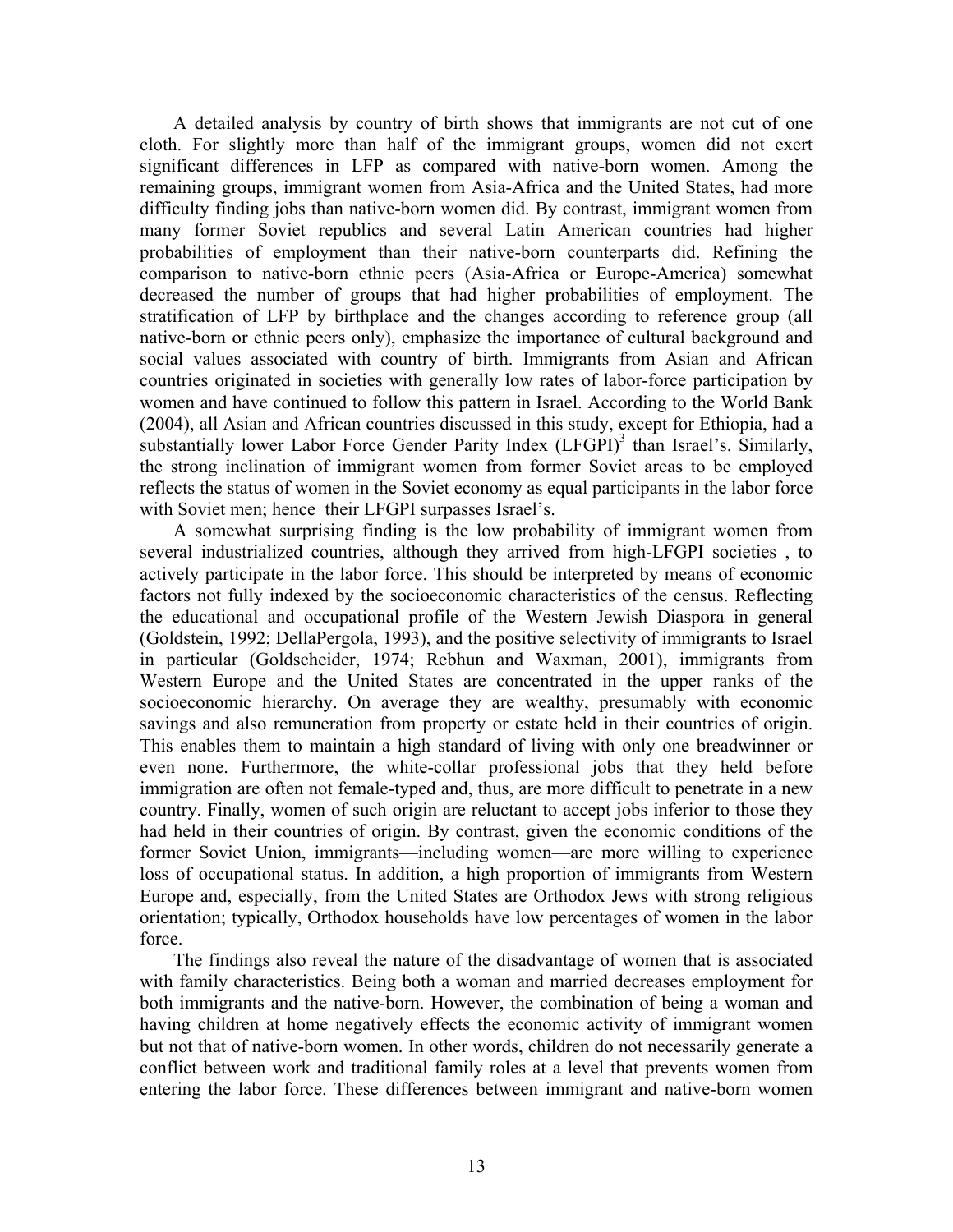may be attributed to childcare assistance from family and social networks that are more easily available to people who have deep roots and longstanding personal contacts. Thus, although this study did not evaluate the matter empirically, I argue that in addition to individual and cultural characteristics, the receiving social context is important for immigrants' participation in the labor force. From a policy standpoint, possible actions to facilitate immigrant women's employment should include the availability of a care system for young children that is compatible with full-time work; flexibility in absence from work due to children's illness during immigrant women's first few years in the country; and informal social activities between recent immigrants and others in order to strengthen personal contacts that, if needed, may substitute for the absence of extended family and relatives. From the moment the immigrant women enter the labor market, their seniority at the workplace will gradually increase and as will their familiarity with the economic system, hence the profitability of LFP.

In Israel, as in many other developed countries, the gender gap in LFP has diminished over time. This is the result of two opposing trends: increase in women's LFP and decrease in that of men (Klinuv, 2005). The decline in the percentage of men who are employed is explained, among other things, by the displacement of poorly schooled local inhabitants by foreign workers. The downtrend is furthered by the large number of Ultra-Orthodox Jews who, for religious reasons, are not gainfully employed. The LFP of immigrant women attests to the rapid assimilation of mainstream patterns of Israeli women by many origin groups and, thus, does not interfere with the general trend of narrowing gender differences. Since the main source of Israel's recent mass immigration was the former Soviet Union, where there was a strong inclination to work, the employment behavior of former Soviet immigrant women has accelerated socioeconomic processes of gender equality at destination. Future research should challenge the doubledisadvantage effect in Israel in two complementary economic dimensions, occupational mobility and wage, which might reveal different roles of both micro and macro determinants.

## **Notes**

<sup>&</sup>lt;sup>1</sup> This argument is nicely discussed in Gurak and Kritz, 2000, pp. 417-418.

 $2$  In this analysis, tenure in Israel is treated as a continuous variable.

<sup>&</sup>lt;sup>3</sup> The Labor Force Gender Parity Index is "the ratio of the percentage of women who are economically active to the percentage of men who are" (*2004 World Development Indicators*, p. 31).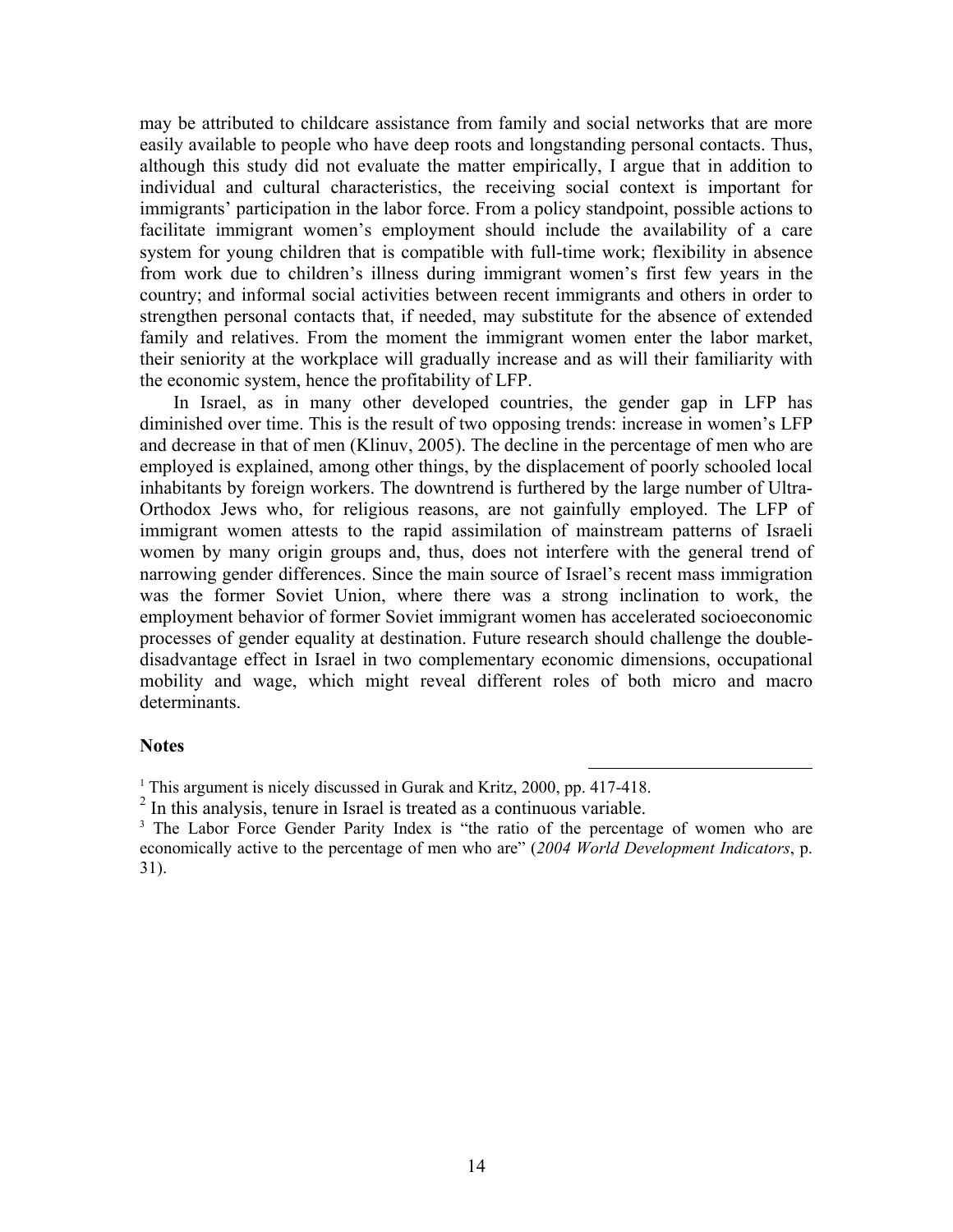## **7. References**

- Adsera, Alicia and Chiswick, Barry R. (2006). "Divergent Patterns in Immigrant Earnings across European Destinations." *Immigration and the Transformation of Europe,* Eds. Craig Parsons and Timothy Smeeding, Cambridge: Cambridge University Press (forthcoming).
- Antecol, Heather (2000). An Examination of Cross-Country Differences in the Gender Gap in Labor-Force Participation Rates." *Labour Economics* 7: 409–426.
- Baker, Michael, and Benjamin, Dwayne (1997). "The Role of Family in Immigrants' Labor-Market Activity An Evaluation of Alternative Explanations." *The American Economic Review* 87(4): 705–727.
- Bean, Frank D., and Tienda, Marta (1987). *The Hispanic Population of the United States*. New York: Russell Sage Foundation.
- Borjas, George J. (1982). "The Earnings of Male Hispanic Immigrants in the United States." *Industrial and Labor Relations Review*, 35(3): 343–353.
- Boyd, Monica (1984). "At a Disadvantage: The Occupational Attainments of Foreign Born Women In Canada." *International Migration Review* 18(4): 1091–1119.
- Central Bureau of Statistics. (2004). *Statistical Abstract of Israel, 2004*. No. 55. Jerusalem: CBS.
- Chiswick, Barry R. (1979). "The Economic Progress of Immigrants: Some Apparently Universal Patterns." *Contemporary Economic Problems, 1979*. Ed. W. Fellner. Washington: American Enterprise Institute. Pp. 357–399.
- \_\_\_\_\_. (1978). "The Effect of Americanization on the Earnings of Foreign-Born Men." *Journal of Political Economy* 86(5): 897–922.
- Chiswick, Barry A., Lee, Yew L., and Miller, Paul W. (2003). "Patterns of Immigrant Occupational Attainment in a Longitudinal Survey." *International Migration 41*(4): 47–68.
- Chiswick, Barry R., and Miller, Paul W. (1998) "English Language Fluency among Immigrants in the United States." *Research in Labor Economics*, 17: 151–200.
- Chiswick, Barry A., and Sullivan, Teresa A. (1995). "The New Immigrants." *State of the Union: America in the 1990s* (Volume Two: Social Trends). Ed. Reynolds Farley. New York: Russell Sage Foundation, Pp. 211–270.
- Chiswick, Barry A., and Wenz, Michael (2005). "The Linguistic and Economic Adjustment of Soviet Jewish Immigrants in the United States, 1980 to 2000." *Research in Labor Economics* (forthcoming).
- Cohen, Yinon; Haberfeld, Yitchak; and Kristal, Tali. (2004). *Ethnicity and Mixed Ethnicity: Educational Gaps among Israeli-Born Jews.* Discussion paper No. 5–2004, Tel Aviv University: The Pinhas Sapir Center for Development.
- Constant, Amelie, and Zimmermann, Klaus F. (2004). "How Do Labor Migrants Fare" In *How Labor Migrants Fare*, Eds. Klaus F. Zimmermann and Amelie Constant. Berlin: Springer, pp. 1–11.
- Dashefsky, Arnold; DeAmicis, Jan; Lazerwitz, Bernard; and Tabory, Ephraim. (1992). *Americans Abroad: A Comparative Study of Emigrants from the United States*. New York and London: Plenum Press.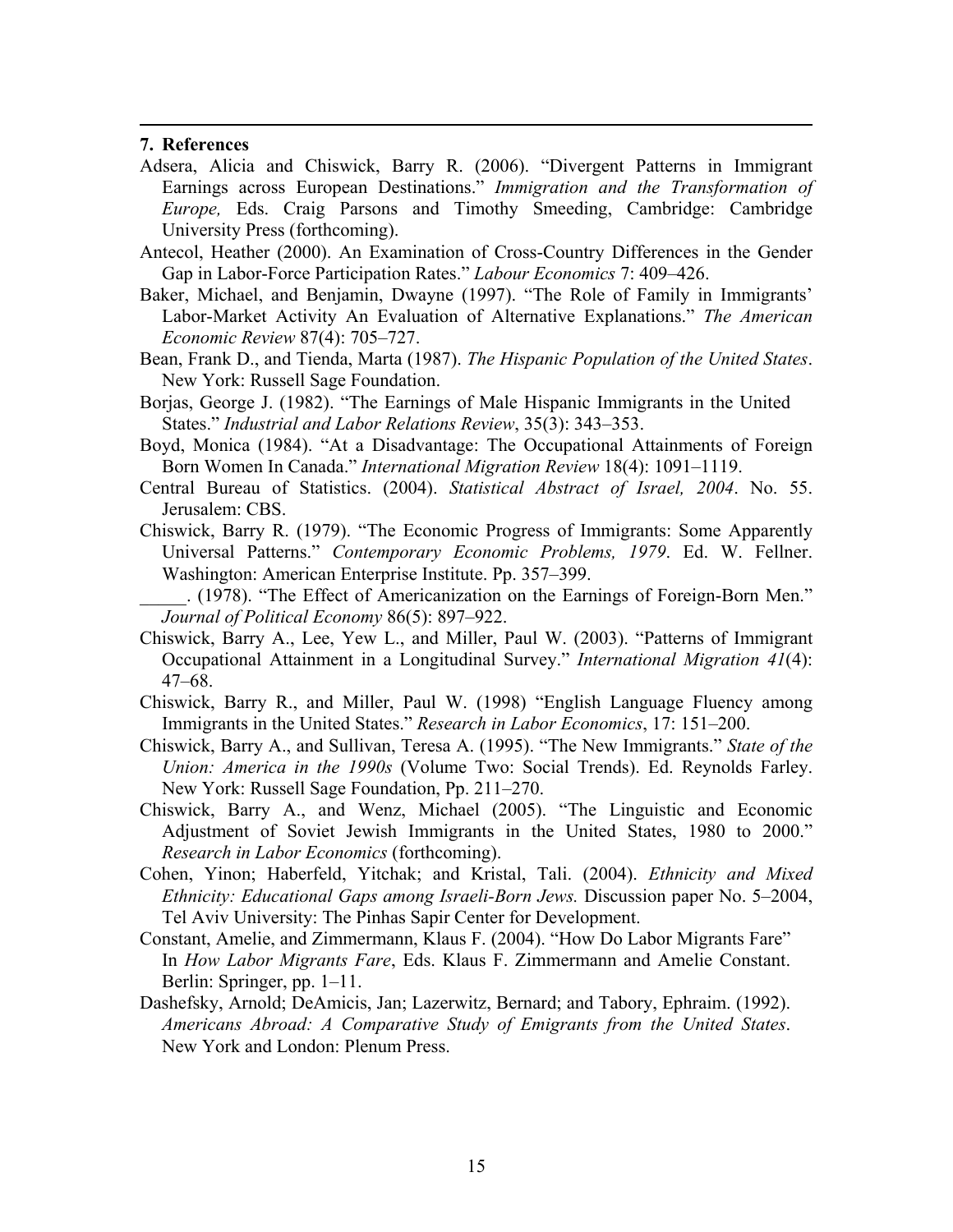De Dunn, Sujata, and Paul, Bimal Kanti (2002). "Labour-market Participation of Asian Indian Immigrant Women in the Greater Kansas City Metropolitan Area, USA." International Journal of Population Geography 8(6): 409–428.

 $\overline{a}$ 

DellaPergola, Sergio (2004). "Demography in Israel at the Dawn of the Twenty-First Century." *Jews in Israel: Contemporary Social and Cultural Patterns*. Uzi Rebhun and chaim I. Waxman, Eds. Hanover and London: University Press of New England/Brandeis University Press, Pp. 20–44.

\_\_\_\_\_ (1993). "Jews in the European Community: Socio-demographic Trends and Challenges." *American Jewish Year Book 1993*, Vol. 93, Pp. 25–82.

- Dumon, W. A. (1981). "The Situation of Migrant Women Workers." *International Migration* 19(1/2): 190–209.
- Elder, Glen H., Jr. (1990). "Perspectives in the Life Course." *Life Course Dynamics*: *Trajectories and Transitions, 1968–1980*. Ed. Glen H. Elder, Jr. Ithaca, NY and London: Cornell University Press, Pp. 23–49.
- Epstein, Cynthia F. (1973). "Positive Effects on the Multiple Negative: Explaining the Success of Black Professional Women." *American Journal of Sociology* 78(4): 912– 935.
- Evans, M. D. R. (1989). "Immigrant Entrepreneurship: Effects of Ethnic Market Size and Isolated Labor Market Pool." *American Sociological Review* 54(6): 950–962.

\_\_\_. (1984). "Immigrant Women in Australia: Resources, Family, and Work." *International Migration Review* 18(4): 1063–1090.

- Friedlander, Dov; Okun, Barbara S.; Eisenbach, Zvi; and Elmakias, Lilach L. (2002). "Immigration, Social Change and Assimilation: Educational Attainment among Birth Cohorts of Jewish Ethnic Groups in Israel, 1925–29 to 1965–69." *Population Studies* 56(2): 135–150.
- Goldscheider, Calvin (1974). "American Aliyah: Sociological and Demographic Perspectives." *The Jew in American Society*. Ed. Marshall Sklare. New York: pp. 367– 374.
- Goldstein, Sidney (1992). "Profile of American Jewry: Insights from the 1990 National Jewish Population Survey." *American Jewish Year Book* 1992, Vol. 92, Pp. 77–173.
- Gonen, Amiram (1995). "Settlement of the Immigrants: Geographic Patterns." *Profile of an Immigration Wave: The Absorption Process of Immigrants from the Former Soviet Union, 1990–1995*. Eds. Moshe Sicron and Elazar Leshem. Jerusalem: The Magnes Press. pp. 232–269 (in Hebrew).
- Granovetter, Mark (1995). *Getting A Job: A Study of Contacts and Careers* (second edition). Chicago and London: The University of Chicago Press.
- Greenlees, Clyde S., and Rogelio, Saenz (1999). "Determinants of Employment of Recently Arrived Mexican Immigrant Wives." *International Migration Review* 33(2): 354–377.
- Gurak, Douglas T., and Kritz, Mary M. (2000). "Social Context, Household Composition and Employment Among Migrant and Nonmigrant Dominican Women." *International Migration Review* 30(2): 399–422.
- Haberfeld, Yitchak (1993). "Immigration and Ethnic Origin: The Effect of Demographic Attributes on Earnings of Israeli Men and Women." *International Migration Review* 27(2): 286–305.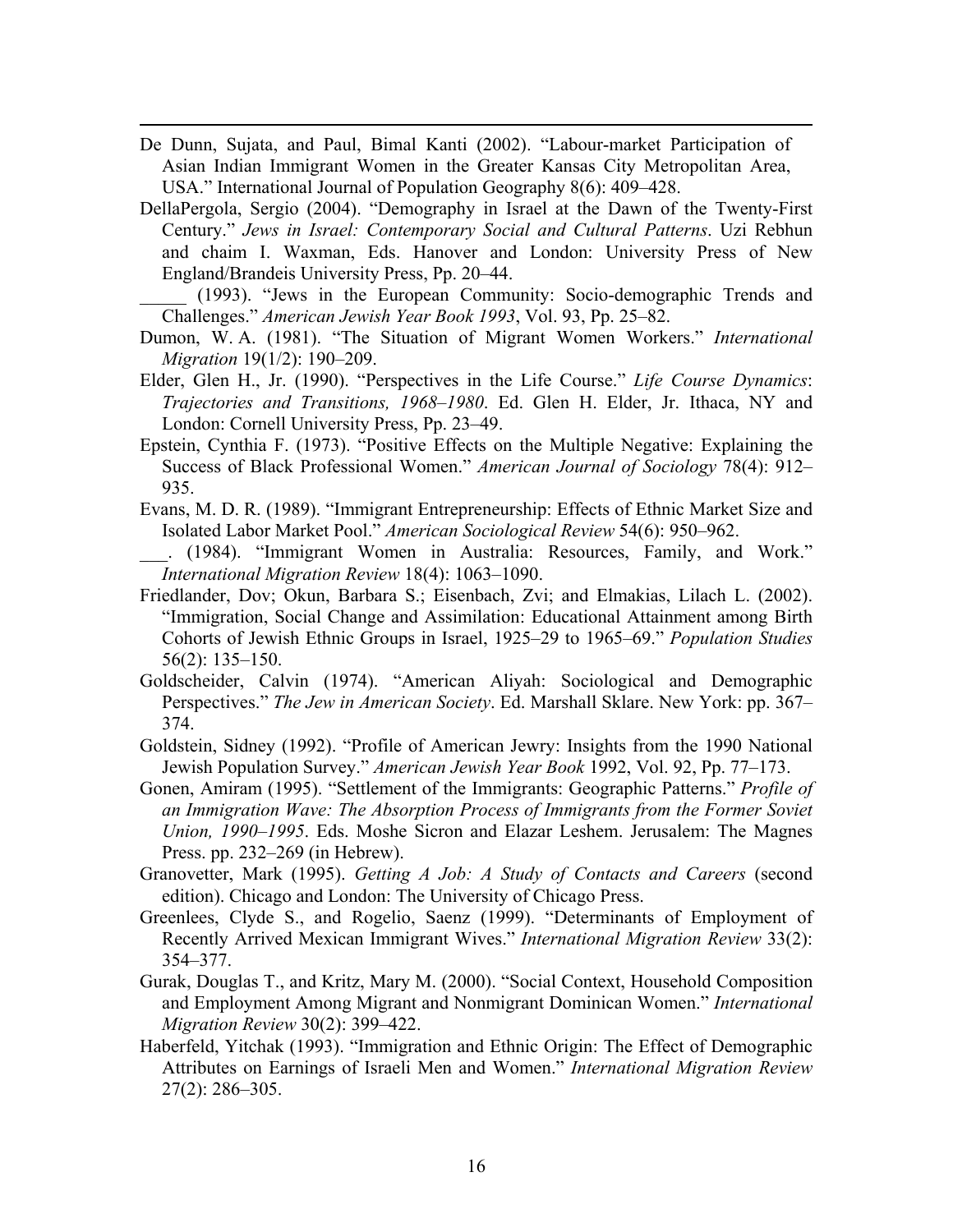Hanson, Susan, and Pratt, Geraldine (1995). *Gender, Work, and Place*. London and New York: Routledge.

 $\overline{a}$ 

- Hoffman-Nowotny, Hans-Joachim (1978). "Sociological and Demographic Aspects of the Changing Status of Migrant Women in Europe." *Demographic Aspects of the Changing Status of Women in Europe*, Ed. Marry Niphuis-Nell. Boston and London: Leiden: Nijhoff. pp. 117–135.
- Katz, Eliakim, and Stark, Oded (1987). "International Migration under Asymmetric Information." *The Economic Journal* 97 (387): 718–726.

\_\_\_\_\_ (1984). "Migration and Asymmetric Information: Comment." *The American Economic Review* 74(3): 533–534.

- Kats, Rachel (1982). "The Immigrant Women: Double Cost or Relative Improvement?." *International Migration Review*, 16(3): 661–677.
- Klinuv, Ruth. (2005). Cited in: "Women Work More, but what with Men?" by Eynav Ben-Yehuda, *Ha'Aretz Newspaper: The Marker (Economic Supplement)*, 2 September, P. 3 (in Hebrew).
- Kossoudji, Sherrie A. (1989). "Immigrant Worker Assimilations: Is It a Labor Market Phenomenon?" *Journal of Human Resources* 23(4): 494–527.
- Kossoudji, Sherrie A., and Ranney, Susan I. (1984). "The Labor Market Experience of Female Migrants: The Case of Temporary Mexican Migration to the U.S.." *International Migration Review* 18(4): 1120–1143.
- Lieberson, Stanely (1980). *A Piece of Pie: Blacks and White Immigrants since 1880*. Berkeley: University of California Press.
- Lieberson, Stanley, and Waters, Mary C. (1988). *From Many Strands: Ethnic and Racial Groups in Contemporary America*. New York: Russell Sage Foundation.
- Long, James E. (1980). "The Effect of Americanization on Earnings: Some Evidence for Women." *Journal of Political Economy* 88(3): 620–629.
- Massey, Douglas D.; Arango, Joaquin; Hugo, Graeme; Kouaouci, Ali; Pellegrino, Adela; and Taylor, J. Edward (1994). "An Evaluation of International Migration Theory: The North American Case." *Population and Development Review* 20(4): 699–751.
- McAllister, Ian (1995). "Occupational Mobility among Immigrants: The Impact of Migration on Economic Success in Australia." *International Migration Review* 29(2): 441–467.
- Mincer, Jacob (1978). "Family Migration Decisions." *Journal of Political Economy* 86(5): 749–773.
- Park, Robert (1952). *Human Communities: The City and Human Ecology*. New York: The Free Press.
- Pekin, Huseyn (1981). "Migrant Women in Host Countries: The Situation of Migrant Women Workers." *International Migration* 19(1/2):75–82.
- Philzacklea, Annie (1983). "In the Front Line." In: *One Way Ticket: Migration and Female Labour*, Annie Philzacklea (ed.). London: Routledge and Kegan Paul, pp. 95– 112.
- Portes, Alejandro, and Bach, Robert L. (1985). *Latin Journey: Cuban and Mexican Immigrants in the United States*. Berkeley, CA: University of California Press.
- Poston, Dudley L., Jr. (1994). "Patterns of Economic Attainment of Foreign-Born Male Workers in the United States." *International Migration Review* 28(3): 478–500.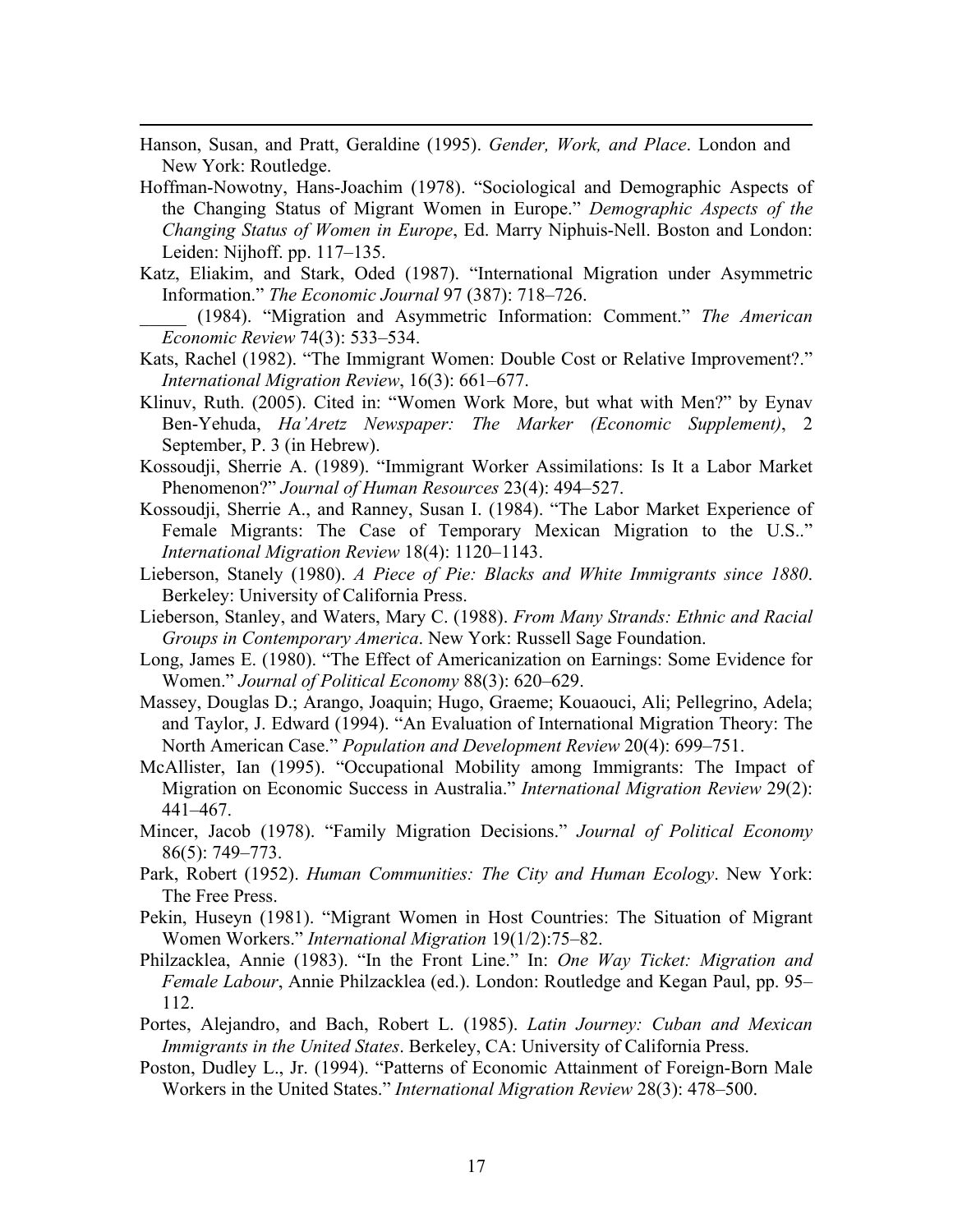Presser, Harriet B. (1989). "Can We Make Time for Children: The Economy, Work Schedules, and Child Care." *Demography* 26(4): 523–543.

- Raijman, Rebeca, and Semyonov, Moshe (1995). "Modes of Labor Market Incorporation and Occupational Cost among New Immigrants to Israel." *International Migration Review* 29(2): 375–393.
	- \_\_\_\_\_ (1997). "Gender, Ethnicity, and Immigration: Double Disadvantage and Triple Disadvantage among recent Immigrant Women in the Israeli Labor Market." *Gender & Society* 11(1): 108–125.
- Rebhun, Uzi, and Waxman, Chaim I. (2001). "The 'Americanization' of Israel: A Demographic, Cultural and Political Evaluation." *Israel Studies* 5(1): 65–91.
- Reimers, C. W. (1985). "Cultural Differences in Labor Force Participation among Married Women." *American Economic Association Papers and Proceedings* 75: 251– 255.
- Schmelz, Uziel O.; DellaPergola, Sergio; and Avner, Uri (1991). *Ethnic Differences Among Israeli Jews: A New Look*. Jerusalem: The Hebrew University of Jerusalem and The American Jewish Committee.
- Schoeni, Robert F. (1998). "Labor Market Assimilation of Immigrant Women." *Industrial and Labor Relations Review* 51(3): 483–505.
- Semyonov, Moshe (1980). "The Social Context of Women's Labor Force Participation: A Comparative Analysis." *American Journal of Sociology* 86(3): 534–550.
- Semyonov, Moshe, and Gorodzeisky, Anastasia (2005). "Labor Migration, Remittances, and Household Income: A Comparison between Filipino and Filipina Overseas Workers." *International Migration Review* 39(1): 45–68.
- Semyonov, Moshe, and Lerenthal, Tamar (1991). "Country of Origin, Gender, and the Attainment of Socioeconomic Status: A Study of Stratification in the Jewish Population in Israel." *Research in Social Stratification and Mobility* 10: 325–343.
- Simon, Julian L., and Sullivan, Richard J. (1988). "More on Immigrants' Earnings over Time." *Genus* 44(1–2): 157–175.
- Stier, Haya, and Tienda, Marta (1992). "Family, Work and Women: The Labor Supply of Hispanic Immigrant Wives." *International Migration Review* 26(4): 1291–1313.
- Sullivan, Teresa A. (1984). "The Occupational Prestige of Women Immigrants: A Comparison of Cubans and Mexicans." *International Migration Review* 18(4): 1045– 1062.
- The World Bank (2004). *2004 World Development Indicators*.
- Tienda, Marta, and Glass, Jennifer (1985). "Household Structure and Labor Force Participation of Black, Hispanics, and White Mothers." *Demography* 22(3): 381–394.
- Waxman, Peter (2001). "The Economic Adjustment of Recently Arrived Bosnian, Afghan and Iraqi Refugees in Sydney, Australia." *International Migration Review* 35(2): 472–505.
- Willis, Katie, and Yeoh, Brenda (2000). "Introduction." *Gender and Migration*. Katie Willis and Brenda Yeoh, Eds. Cheltenham, UK and Northampton, MA, USA: Edward Elgar.
- Wong, Morrison G., and Hirschman, Charles (1983). "Labor Force Participation and Socioeconomic Attainment of Asian-American Women." *Sociological Perspectives* 26(4): 423–446.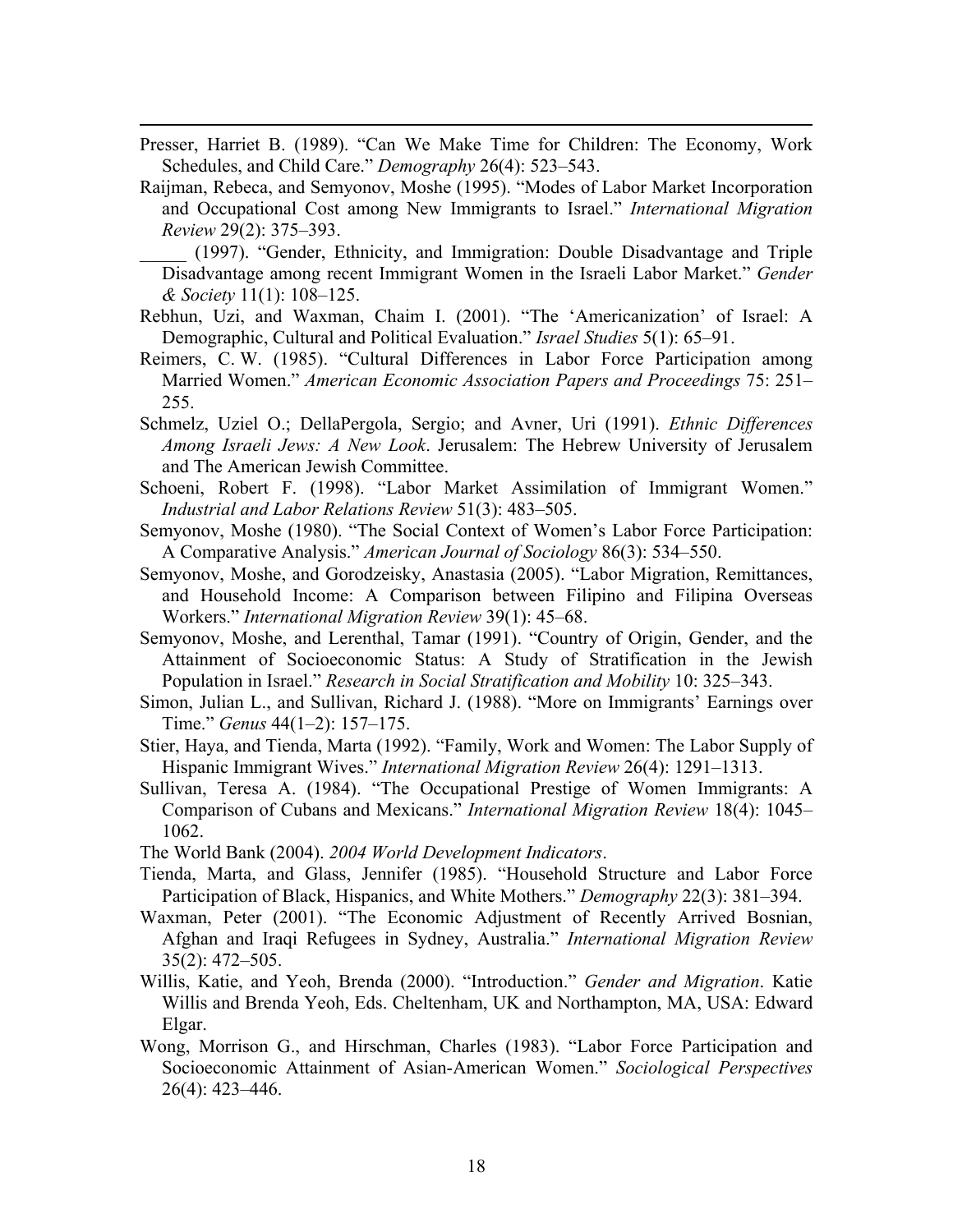

**FIGURE 1 LABOR FORCE PARTICIPATION OF IMMIGRANTS AND NATIVE-BORN ISRAELIS, 1995**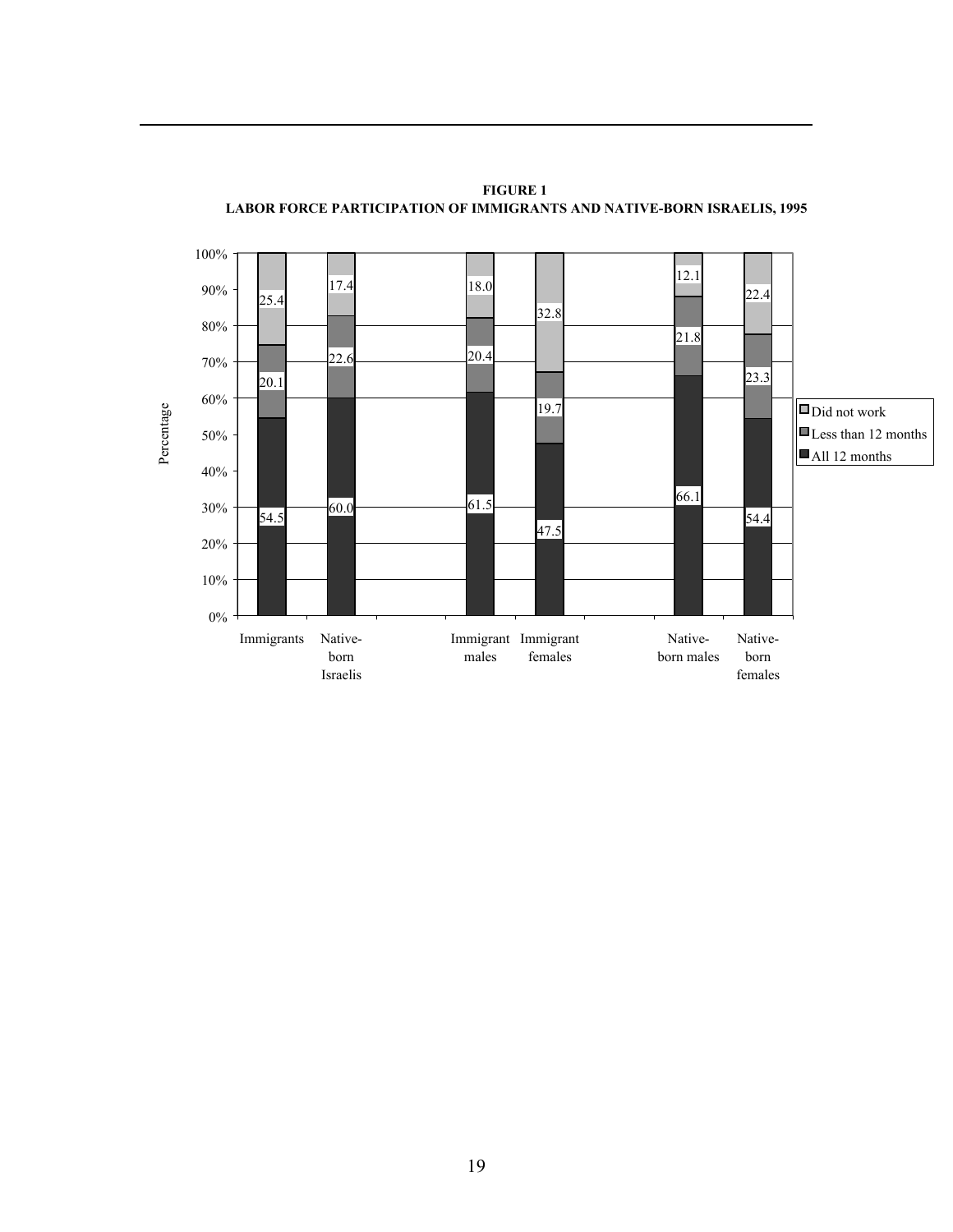## **TABLE 1 LABOR FORCE, SOCIODEMOGRAPHIC AND IMMIGRATION CHARACTERISTICS: MEANS (STANDARD DEVIATION) AND PERCENTAGE OF IMMIGRANTS AND NATIVE-BORN ISRAELIS, BY PLACE OF BIRTH AND GENDER, 1995**

|                           |        | $%$ in | labor force      | Mean         | % with | $\frac{0}{0}$ | Mean age                           | Tenure in   | % live in |
|---------------------------|--------|--------|------------------|--------------|--------|---------------|------------------------------------|-------------|-----------|
| Place of birth            | (N)    | Total  | Thereof: 12 Mon. | age          |        |               | B.A. degree Married at immigration | Israel      | TelAviv   |
|                           |        |        |                  | <b>MALES</b> |        |               |                                    |             |           |
| <b>Total Immigrants</b>   | 49,214 | 81.9   | 61.5             | 47.6 (10.4)  | 24.3   | 84.7          | 20.9(15.4)                         | 26.7(16.8)  | 49.9      |
| Algeria                   | 453    | 77.1   | 55.5             | 48.4(8.9)    | 11.9   | 86.5          | 16.2(12.3)                         | 32.2(11.5)  | 41.1      |
| Argentina                 | 1,087  | 92.2   | 72.8             | 44.5(10.8)   | 30.8   | 82.6          | 23.5(11.7)                         | 20.9(10.9)  | 44.1      |
| Austria                   | 129    | 84.5   | 62.0             | 51.5(8.0)    | 31.0   | 85.3          | 6.7(9.7)                           | 44.8 (11.6) | 48.8      |
| Azerbaijan                | 334    | 84.8   | 61.2             | 42.9(10.2)   | 35.9   | 85.3          | 36.5(11.5)                         | 6.4(6.3)    | 29.6      |
| <b>Belarus</b>            | 774    | 86.2   | 72.2             | 45.0(11.1)   | 42.1   | 89.7          | 38.6 (12.2)                        | 6.3(7.8)    | 37.5      |
| Belgium                   | 131    | 85.1   | 57.5             | 48.8(11.1)   | 32.1   | 79.4          | 17.8(11.8)                         | 30.9(16.3)  | 62.6      |
| <b>Brazil</b>             | 167    | 90.1   | 67.3             | 43.4 (11.7)  | 35.3   | 73.7          | 19.6(11.2)                         | 23.8(12.5)  | 44.3      |
| Bulgaria                  | 581    | 83.9   | 67.2             | 54.5 $(7.3)$ | 21.9   | 86.9          | 11.8(10.1)                         | 42.6(12.3)  | 81.4      |
| Canada                    | 138    | 86.9   | 57.7             | 41.4(10.3)   | 63.8   | 79.7          | 22.8(12.7)                         | 18.5(11.5)  | 33.3      |
| Czechoslovakia            | 227    | 87.0   | 72.1             | 52.9(8.4)    | 27.8   | 78.0          | 10.5(10.0)                         | 42.3(11.6)  | 50.2      |
| Egypt                     | 833    | 80.4   | 62.1             | 52.1 $(7.6)$ | 13.1   | 85.5          | 10.6(7.4)                          | 41.4(6.5)   | 63.4      |
| Ethiopia                  | 929    | 70.0   | 46.6             | 40.4 (11.4)  | 3.7    | 73.0          | 32.6(12.9)                         | 7.8(6.4)    | 40.3      |
| France                    | 619    | 82.0   | 55.6             | 41.4(11.7)   | 31.2   | 76.1          | 18.3(13.1)                         | 23.1(15.0)  | 46.2      |
| Georgia                   | 845    | 77.9   | 58.3             | 43.8(11.1)   | 16.1   | 90.2          | 26.7(14.0)                         | 17.1(8.9)   | 55.1      |
| Germany                   | 565    | 87.8   | 70.2             | 50.6(8.1)    | 34.7   | 83.9          | 8.5(13.1)                          | 42.1(14.5)  | 58.4      |
| Hungary                   | 373    | 79.4   | 56.9             | 53.9(8.1)    | 24.4   | 82.0          | 14.3(10.9)                         | 39.5 (12.2) | 46.9      |
| India                     | 713    | 79.3   | 59.6             | 45.5(9.9)    | 7.9    | 85.7          | 16.5(10.8)                         | 29.0(9.1)   | 49.8      |
| Iran                      | 2,046  | 83.3   | 60.0             | 48.0(9.8)    | 10.1   | 88.7          | 15.4(12.0)                         | 32.6(12.4)  | 66.0      |
| Iraq                      | 3,251  | 78.1   | 58.8             | 53.8 (6.7)   | 8.4    | 84.9          | 10.0(6.8)                          | 43.7(4.5)   | 65.8      |
| Italy                     | 161    | 91.8   | 67.9             | 47.7(8.7)    | 32.3   | 82.0          | 10.6(13.0)                         | 37.1(14.7)  | 58.4      |
| Kazakhstan                | 115    | 91.3   | 72.2             | 43.2(9.7)    | 48.7   | 93.0          | 34.3 (13.9)                        | 8.9(13.5)   | 50.4      |
| Latvia                    | 204    | 91.5   | 77.1             | 45.3(10.5)   | 50.5   | 85.8          | 29.1 (14.1)                        | 16.1(12.6)  | 56.4      |
| Lebanon                   | 119    | 91.6   | 76.3             | 47.3 (10.6)  | 10.9   | 86.6          | 12.4(9.4)                          | 34.9 (11.6) | 73.9      |
| Lithuania                 | 333    | 87.4   | 75.8             | 45.2(10.9)   | 39.6   | 84.4          | 24.3 (14.4)                        | 20.9(13.6)  | 69.1      |
| Libya                     | 834    | 80.1   | 54.2             | 52.7(7.1)    | 5.6    | 90.0          | 9.2(7.2)                           | 43.5(6.5)   | 71.9      |
| Moldova                   | 727    | 89.4   | 73.2             | 45.7(10.5)   | 37.3   | 89.4          | 36.3(12.4)                         | 9.3(8.1)    | 43.3      |
| Morocco                   | 7,474  | 78.7   | 58.6             | 47.5(9.0)    | 7.1    | 86.3          | 12.1(8.6)                          | 35.3(6.6)   | 34.7      |
| Other Asia-Africa         | 263    | 80.5   | 58.6             | 49.2(10.3)   | 20.5   | 79.1          | 14.7(12.8)                         | 34.5(14.7)  | 70.3      |
| Other East Europe         | 129    | 79.4   | 53.2             | 49.9(10.0)   | 30.2   | 79.8          | 21.1(16.7)                         | 28.8(21.3)  | 42.6      |
| Other Latin America       | 262    | 89.8   | 63.1             | 41.3(10.8)   | 35.1   | 74.0          | 20.9(11.3)                         | 20.3(11.8)  | 50.8      |
| Other former Soviet Union | 161    | 84.4   | 64.4             | 43.7(10.2)   | 38.5   | 87.0          | 37.2 (12.0)                        | 6.5(8.0)    | 53.4      |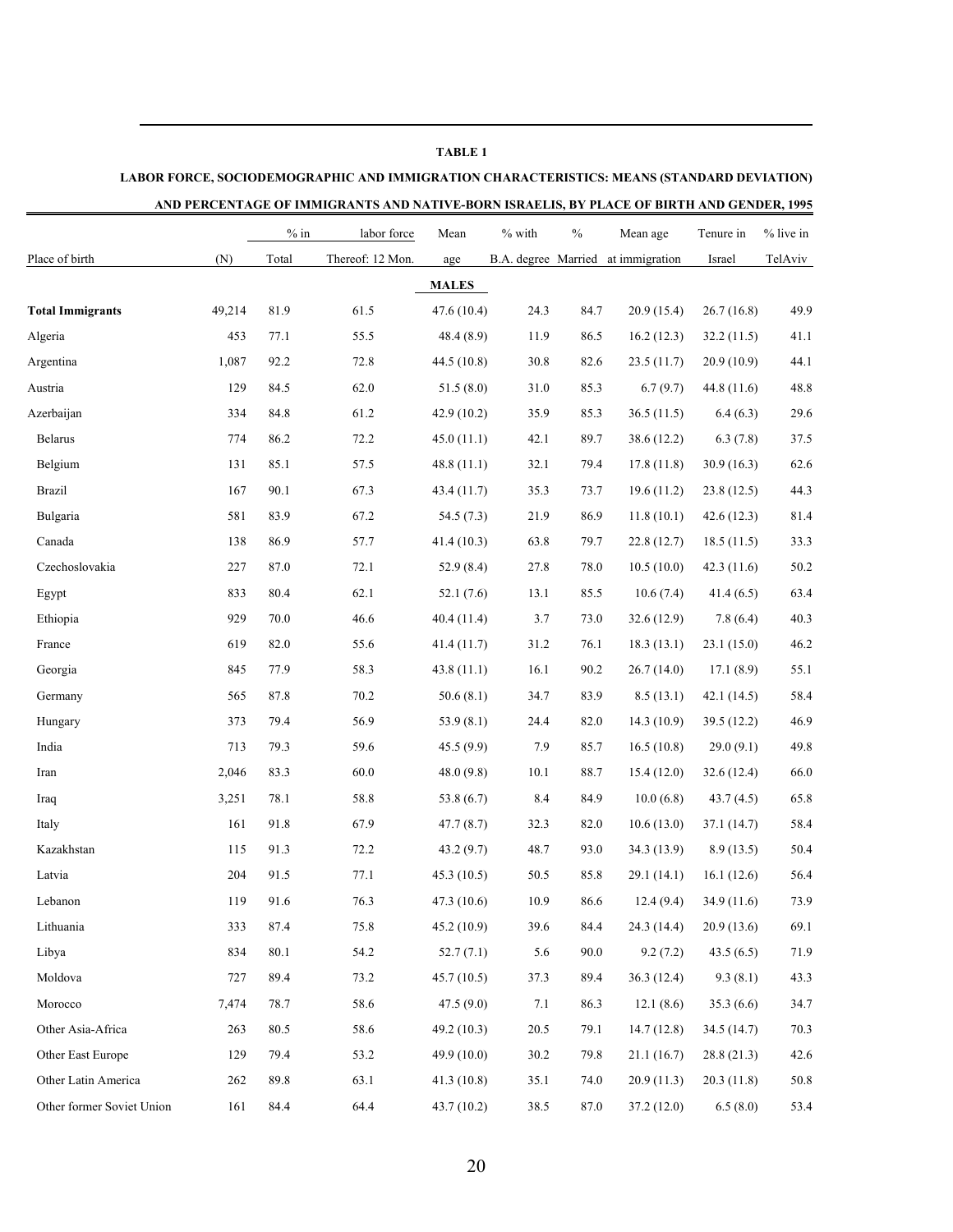| Other West Europe                 | 384    | 84.0 | 63.7 | 45.9(10.1)   | 34.1 | 84.1 | 14.6(13.8) | 31.3(17.8) | 54.4 |
|-----------------------------------|--------|------|------|--------------|------|------|------------|------------|------|
| Poland                            | 1,583  | 83.2 | 65.4 | 53.6 $(8.6)$ | 25.1 | 83.1 | 11.4(9.2)  | 42.2(10.7) | 66.2 |
| Romania                           | 3,911  | 83.7 | 67.4 | 51.1(9.3)    | 25.9 | 85.3 | 17.0(11.5) | 34.1(11.7) | 50.5 |
| Russia                            | 4,420  | 85.2 | 65.8 | 43.9(10.6)   | 44.3 | 83.6 | 34.6(13.9) | 9.3(11.2)  | 44.4 |
| South Africa                      | 296    | 92.0 | 70.2 | 43.4(11.0)   | 48.3 | 78.4 | 25.9(12.5) | 17.4(11.5) | 48.6 |
| Spain                             | 120    | 68.7 | 53.0 | 48.6(10.6)   | 15.0 | 86.7 | 15.8(10.5) | 32.8(12.3) | 45.8 |
| Syria                             | 367    | 80.3 | 60.1 | 52.2(9.5)    | 8.7  | 88.8 | 14.5(12.0) | 37.6(15.8) | 66.2 |
| The Netherlands                   | 133    | 88.4 | 66.9 | 46.5(10.3)   | 39.8 | 82.7 | 21.4(12.4) | 25.1(14.4) | 45.9 |
| Tunisia                           | 1,294  | 78.2 | 56.9 | 49.7(8.6)    | 8.3  | 86.3 | 12.9(9.3)  | 36.7(8.9)  | 35.4 |
| Turkey                            | 1,182  | 81.4 | 65.1 | 51.1(9.2)    | 10.4 | 86.5 | 13.7(9.5)  | 37.3(11.7) | 76.6 |
| Ukraine                           | 4,038  | 84.3 | 65.0 | 45.9(10.8)   | 45.6 | 85.3 | 37.7(13.6) | 8.2(10.0)  | 42.2 |
| United Kingdom                    | 494    | 84.7 | 60.4 | 42.9(11.2)   | 40.7 | 81.6 | 23.8(12.5) | 19.1(12.5) | 42.5 |
| <b>United States</b>              | 1,357  | 79.7 | 49.3 | 40.6(10.3)   | 59.8 | 77.5 | 25.0(12.8) | 15.6(10.5) | 30.7 |
| Uruguay                           | 191    | 94.7 | 78.8 | 44.4 (11.0)  | 30.9 | 78.0 | 21.8(10.2) | 22.5(10.3) | 58.6 |
| Former Soviet Union <sup>d</sup>  | 2,354  | 80.2 | 49.9 | 43.2(10.9)   | 31.7 | 81.3 | 32.0(14.4) | 11.1(10.8) | 47.5 |
| Uzbekistan                        | 736    | 84.0 | 65.0 | 43.4(10.3)   | 32.6 | 91.3 | 36.0(13.1) | 7.3(9.0)   | 61.1 |
| Yemen                             | 1,376  | 73.9 | 53.1 | 54.7(6.2)    | 5.5  | 88.3 | 8.7(6.3)   | 46.0(5.6)  | 74.6 |
| <b>Total Native-Born Israelis</b> | 49,059 | 87.9 | 66.1 | 38.6(9.3)    | 21.7 | 78.9 |            |            | 54.9 |
| Israel-AA <sup>a</sup>            | 20,225 | 86.6 | 64.1 | 36.2(7.6)    | 10.2 | 80.9 |            |            | 52.2 |
| Israel-EA <sup>b</sup>            | 19,813 | 90.6 | 71.2 | 41.7(9.6)    | 31.3 | 80.1 |            |            | 59.5 |
| Israel-Israel <sup>c</sup>        | 9,021  | 84.8 | 59.3 | 37.0(10.3)   | 26.2 | 71.6 |            |            | 51.0 |

|                         |        |        |                  |                | TABLE 1. CONT. |               |                |            |           |
|-------------------------|--------|--------|------------------|----------------|----------------|---------------|----------------|------------|-----------|
|                         |        | $%$ in | labor force      | Mean           | $%$ with       | $\frac{0}{0}$ | Mean age       | Tenure in  | % live in |
| Place of birth          | (N)    | Total  | Thereof: 12 Mon. | age            | B.A. degree    | Married       | at immigration | Israel     | Tel Aviv  |
|                         |        |        |                  | <b>FEMALES</b> |                |               |                |            |           |
| <b>Total Immigrants</b> | 49,108 | 67.2   | 47.5             | 45.2(9.2)      | 23.9           | 70.5          | 20.6(14.8)     | 24.5(16.3) | 49.4      |
| Algeria                 | 447    | 62.5   | 43.5             | 46.9(7.4)      | 9.4            | 74.7          | 14.3(11.0)     | 32.5(10.8) | 42.3      |
| Argentina               | 1,056  | 85.5   | 62.3             | 42.9(9.4)      | 32.3           | 72.0          | 22.3(10.6)     | 20.6(10.1) | 45.7      |
| Austria                 | 132    | 75.8   | 60.6             | 47.3(5.3)      | 32.6           | 70.5          | 7.3(11.7)      | 39.9(13.1) | 57.6      |
| Azerbaijan              | 388    | 62.5   | 40.7             | 41.5(9.5)      | 35.8           | 63.4          | 35.6(11.2)     | 5.9(6.4)   | 26.5      |
| <b>Belarus</b>          | 880    | 74.9   | 55.2             | 42.5(9.4)      | 46.9           | 72.7          | 37.0(10.3)     | 5.4(5.4)   | 34.0      |
| Belgium                 | 137    | 71.8   | 48.1             | 43.1(10.8)     | 35.0           | 69.3          | 18.9(10.9)     | 24.2(14.4) | 59.1      |
| Brazil                  | 216    | 81.6   | 54.2             | 42.7(10.0)     | 35.2           | 69.9          | 20.5(9.8)      | 21.5(11.4) | 50.0      |
| Bulgaria                | 475    | 70.1   | 57.1             | 51.8(6.1)      | 15.4           | 71.2          | 9.2(9.5)       | 42.5(11.2) | 80.2      |
| Canada                  | 144    | 76.7   | 52.1             | 39.4(9.3)      | 56.9           | 68.1          | 23.1(11.0)     | 16.3(10.0) | 46.5      |
| Czechoslovakia          | 177    | 77.9   | 63.1             | 48.6(6.2)      | 31.1           | 75.7          | 7.9(9.2)       | 40.7(11.7) | 55.4      |
| Egypt                   | 760    | 63.9   | 46.7             | 50.0(5.9)      | 8.8            | 70.5          | 10.1(7.3)      | 39.9(7.0)  | 60.0      |
| Ethiopia                | 958    | 26.7   | 12.8             | 38.9(9.9)      | 2.7            | 58.1          | 31.9(11.2)     | 7.0(4.8)   | 38.2      |
| France                  | 785    | 72.4   | 46.6             | 39.9(10.0)     | 29.0           | 68.7          | 19.1(12.2)     | 20.8(13.3) | 48.3      |
| Georgia                 | 928    | 63.2   | 41.4             | 42.0(9.9)      | 14.4           | 72.8          | 24.7(12.8)     | 17.3(8.6)  | 56.8      |
| Germany                 | 591    | 77.4   | 61.0             | 46.8(6.1)      | 27.2           | 69.0          | 9.7(13.1)      | 37.1(15.4) | 59.6      |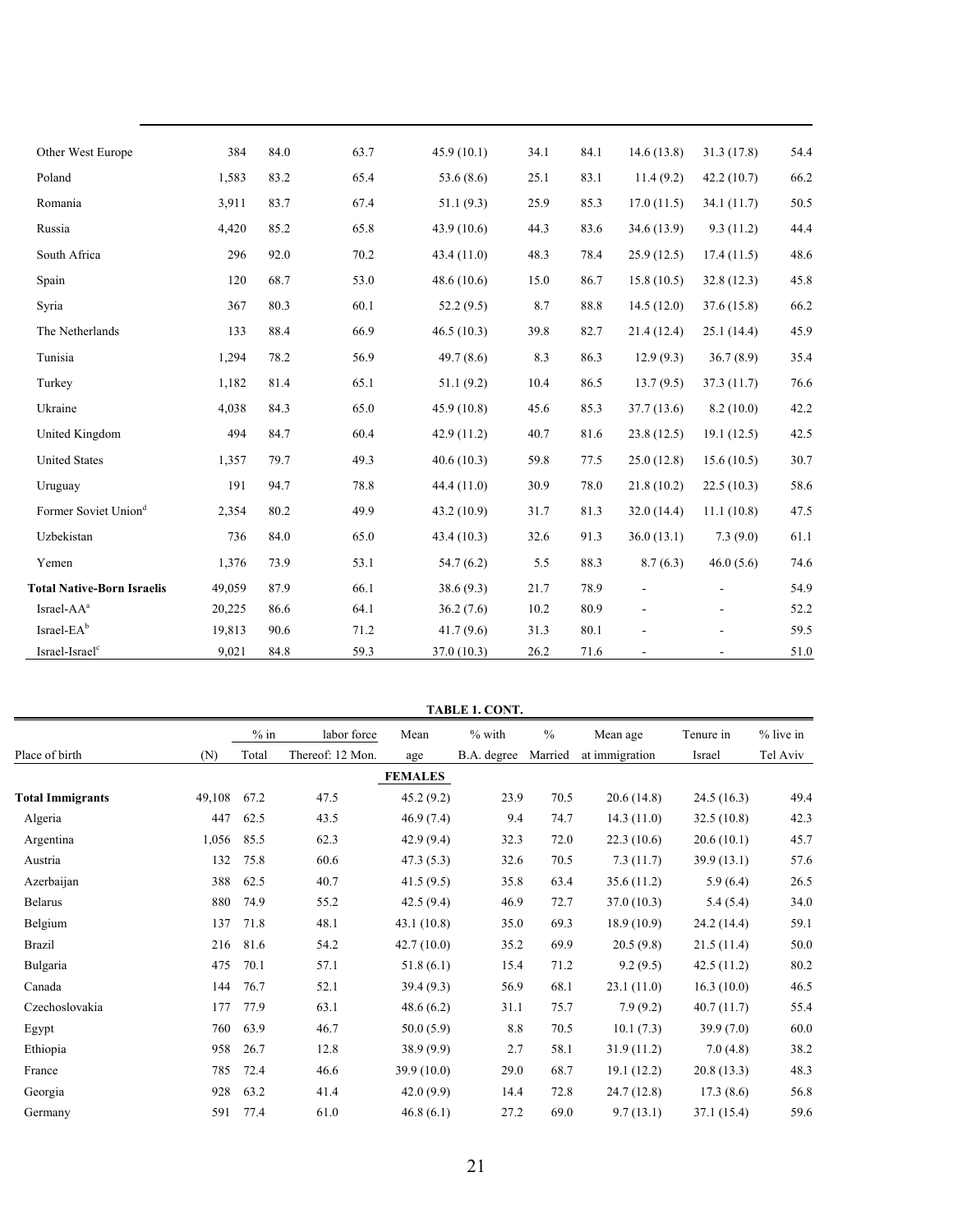| Hungary                           | 267    | 75.6 | 56.6 | 48.2(6.6)   | 22.1 | 65.2 | 13.4(11.2)  | 34.8(13.1) | 55.8 |
|-----------------------------------|--------|------|------|-------------|------|------|-------------|------------|------|
| India                             | 789    | 62.3 | 46.2 | 43.8 (9.0)  | 6.2  | 73.1 | 14.7(10.1)  | 29.1(9.1)  | 51.7 |
| Iran                              | 1,878  | 57.6 | 37.9 | 45.9(8.7)   | 6.1  | 80.4 | 14.6(10.7)  | 31.2(12.1) | 69.2 |
| Iraq                              | 2,552  | 56.9 | 40.4 | 51.5(5.2)   | 5.6  | 70.6 | 7.9(5.7)    | 43.5(4.4)  | 68.5 |
| Italy                             | 183    | 73.3 | 55.7 | 45.0(8.7)   | 27.3 | 70.5 | 12.3(13.1)  | 32.6(15.7) | 54.1 |
| Kazakhstan                        | 158    | 68.9 | 43.0 | 41.6(9.2)   | 51.9 | 68.4 | 34.6 (12.0) | 6.9(10.5)  | 43.0 |
| Latvia                            | 252    | 85.7 | 61.5 | 42.6(8.6)   | 44.4 | 69.8 | 27.7(13.2)  | 14.9(11.4) | 52.0 |
| Lebanon                           | 128    | 58.7 | 45.2 | 47.1 (10.2) | 14.1 | 71.9 | 15.5(10.5)  | 31.5(10.7) | 71.9 |
| Lithuania                         | 321    | 90.2 | 73.5 | 43.6(8.7)   | 41.7 | 73.8 | 23.9(12.4)  | 19.6(11.7) | 71.3 |
| Libya                             | 729    | 49.4 | 33.5 | 51.3(6.1)   | 4.5  | 74.5 | 8.1(6.3)    | 43.1(6.3)  | 70.5 |
| Moldova                           | 771    | 77.9 | 56.6 | 43.4(9.0)   | 39.3 | 75.5 | 34.8 (11.1) | 8.5(7.7)   | 44.7 |
| Morocco                           | 7,528  | 59.2 | 41.1 | 46.1(8.0)   | 4.8  | 74.1 | 11.4(8.0)   | 34.6 (6.4) | 37.1 |
| Other Asia-Africa                 | 280    | 64.6 | 41.5 | 46.9(9.7)   | 13.6 | 67.5 | 12.7(11.7)  | 34.2(14.1) | 69.3 |
| Other East Europe                 | 144    | 74.8 | 53.1 | 46.7(8.9)   | 38.2 | 68.1 | 21.1(16.8)  | 25.6(21.3) | 45.8 |
| Other Latin America               | 355    | 76.3 | 56.2 | 41.1(8.9)   | 29.3 | 70.1 | 21.0(10.7)  | 20.0(11.0) | 47.9 |
| Other former Soviet Union         | 201    | 65.3 | 37.2 | 41.7(9.1)   | 38.3 | 62.7 | 36.0(11.2)  | 5.7(7.2)   | 38.8 |
| Other West Europe                 | 491    | 80.5 | 55.2 | 42.6(9.1)   | 30.1 | 70.9 | 16.6(12.5)  | 26.0(15.8) | 46.8 |
| Poland                            | 1,349  | 73.2 | 56.4 | 49.6(6.6)   | 24.6 | 68.9 | 9.9(8.3)    | 39.6(9.1)  | 63.9 |
| Romania                           | 3,282  | 74.2 | 59.0 | 48.2 (7.9)  | 25.0 | 72.2 | 15.2(10.7)  | 33.0(11.0) | 50.6 |
| Russia                            | 5,343  | 72.8 | 50.9 | 42.5(9.5)   | 42.4 | 64.7 | 33.3 (12.9) | 9.1(10.9)  | 43.4 |
| South Africa                      | 325    | 81.3 | 54.7 | 40.7(9.2)   | 35.7 | 68.3 | 22.6(11.2)  | 18.1(10.5) | 54.2 |
| Spain                             | 141    | 51.0 | 34.5 | 46.6(8.2)   | 5.7  | 73.8 | 12.7(10.0)  | 33.8(10.1) | 39.0 |
| Syria                             | 292    | 53.8 | 34.5 | 47.8 (9.9)  | 4.5  | 75.3 | 14.3(11.7)  | 33.5(16.0) | 66.1 |
| The Netherlands                   | 149    | 78.5 | 48.3 | 44.2 (9.9)  | 23.5 | 62.4 | 21.6 (10.8) | 22.6(13.8) | 43.0 |
| Tunisia                           | 1,275  | 55.4 | 37.6 | 47.6(7.6)   | 5.8  | 75.2 | 11.9(8.6)   | 35.7(9.1)  | 35.1 |
| Turkey                            | 491    | 56.0 | 41.0 | 49.1 (7.8)  | 4.4  | 76.9 | 12.1(9.1)   | 37.0(11.0) | 75.5 |
| Ukraine                           | 4,454  | 74.4 | 54.0 | 43.6 (9.6)  | 42.8 | 66.6 | 35.7(12.6)  | 7.8(9.1)   | 42.7 |
| United Kingdom                    | 529    | 78.6 | 53.1 | 41.9 (9.9)  | 38.4 | 70.9 | 22.7(11.5)  | 19.1(12.1) | 45.7 |
| <b>United States</b>              | 1,403  | 75.0 | 47.5 | 40.0(9.0)   | 63.9 | 70.5 | 22.9 (11.7) | 17.0(10.1) | 32.4 |
| Uruguay                           | 198    | 88.3 | 66.0 | 42.7(10.0)  | 30.3 | 72.7 | 22.8(12.0)  | 19.9(8.8)  | 55.1 |
| Former Soviet Union <sup>d</sup>  | 2,346  | 71.1 | 46.1 | 42.2 (9.6)  | 34.7 | 67.0 | 31.4(13.5)  | 10.7(10.6) | 48.9 |
| Uzbekistan                        | 788    | 71.1 | 48.9 | 40.6(9.3)   | 34.6 | 67.8 | 33.8(11.1)  | 6.7(7.8)   | 57.5 |
| Yemen                             | 1,107  | 60.4 | 42.5 | 52.5(5.0)   | 4.4  | 71.6 | 7.0(4.9)    | 45.5(4.6)  | 74.7 |
| <b>Total Native-Born Israelis</b> | 51,305 | 77.7 | 54.4 | 37.9(8.7)   | 21.8 | 74.0 |             |            | 56.9 |
| Israel-AA <sup>a</sup>            | 22,290 | 72.1 | 48.7 | 35.7(7.3)   | 10.8 | 77.8 |             |            | 54.7 |
| Israel- $EA^b$                    | 20,204 | 82.5 | 61.0 | 41.1(9.0)   | 30.4 | 71.9 |             |            | 60.5 |
| Israel-Israel <sup>c</sup>        | 8,811  | 80.4 | 53.4 | 36.1(9.3)   | 29.8 | 69.2 |             |            | 54.0 |

a) Native-born Israelis with father born in Asia or Africa (excluding in South Africa).

b) Native-born Israelis with father born in Europe or America.

c) Native-born Israelis with father born in Israel.

d) People indicating former Soviet Union with no specification of republic of birth.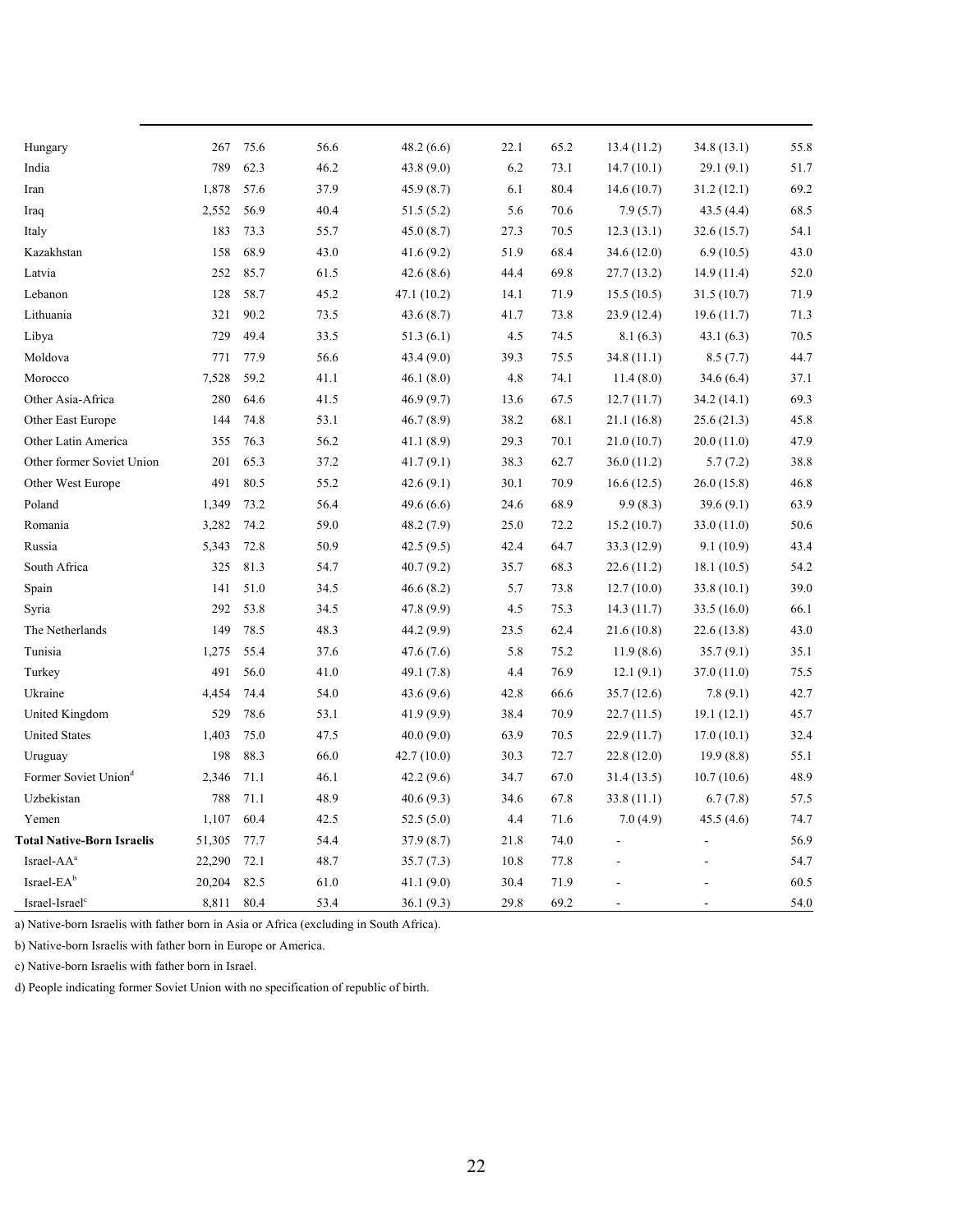#### **LOGISTIC REGRESSION (ODDS RATIOS) OF LABOR FORCE PARTICIPATION ON HUMAN CAPITAL, FAMILY STRUCTURE, AREA OF RESIDENCE, AND IMMIGRATION FACTORS: IMMIGRANTS AND NATIVE-BORN ISRAELIS, 1995**  Independent Immigrants Native-born Total sample variable<sup>a,b</sup> 1 Model 1 Model 2 Model 1 Model 2 Model 2 Model 2 Model 2 Model 2 Model 2 Model 2 (1)  $(2)$   $(3)$   $(4)$   $(5)$   $(6)$ *Human Capital*  (.040) (.041) 0.549 Age 25-34 - 1.462 0.550 1.504 0.540 1.353 1.366 1.426 1.478 (.034) (.034) (.029) (.030) (.020) (.021) Age 35-49 1.995 1.992 1.790 1.720 1.895 1.890 (.021) (.022) (.029) (.029) (.017) (.017) Female 0.402 0.753 0.531 1.005<sup>c</sup> 0.445 0.939 (.020) (.035) (.027) (.038) (.016) (.029) High school diploma 2.124 2.124 2.650 2.675 2.350 2.351 (.023) (.024) (.023) (.023) (.016) (.016) Matriculation diploma 2.907 2.923 3.669 3.775 3.240 3.278 (.028) (.028) (.028) (.028) (.020) (.020) Postsecondary diploma  $4.471$   $4.462$   $5.779$   $5.897$   $5.038$   $5.056$ (.027) (.027) (.030) (.031) (.020) (.020) Academic degree 6.419 6.427 10.276 10.476 7.860 7.902 (.027) (.027) (.034) (.034) (.021) (.021) *Family Structure*  Married 1.505 2.628 1.270 2.492 1.384 2.547 (.019) (.031) (.022) (.032) (.014) (.022) Children < 18 0.818 1.012<sup>e</sup> 0.612 0.847 0.727 0.935<sup>e</sup> (.023) (.082) (.028) (.096) (.017) (.062) *Area of Residence*  City of Jerusalem 0.664 0.640 0.191 0.181 0.507 0.496 (.044) (.044) (.126) (.126) (.036) (.036) Metropolitan Haifa 0.717 0.715 0.363 0.355 0.733 0.729 (.035) (.035) (.118) (.119) (.032) (.032) Rest of the country 0.760 0.755 0.544 0.537 0.803 0.799 (.026) (.026) (.076) (.076) (.022) (.022) *Immigration Factors*  Age at immigration: 15-24 Age at immigration: < 14 5.570 5.566 5.566 5.578 6.485  $(.053)$   $(.053)$   $(.048)$   $(.049)$ 3.917 3.923 - 4.413 4.463  $(.050)$   $(.050)$   $(.047)$   $(.047)$ Age at immigration: 25-34 4.056 3.998 - 4.458 4.438 4.438 4.438  $(.046)$   $(.046)$   $(.043)$   $(.043)$ Age at immigration: 35-49 3.308 3.255 3.52 3.552 3.552 3.552 3.552 (.041) (.041) Tenure in Israel: 1 year or less 0.555

**TABLE 2** 

 $\overline{a}$ 

-

c  $0.837$  -  $0.833$ 

(.050)

0.847

(.051)

(.053)

0.848<sup>c</sup>

Tenure in Israel: 1-2 years

(.053)

0.837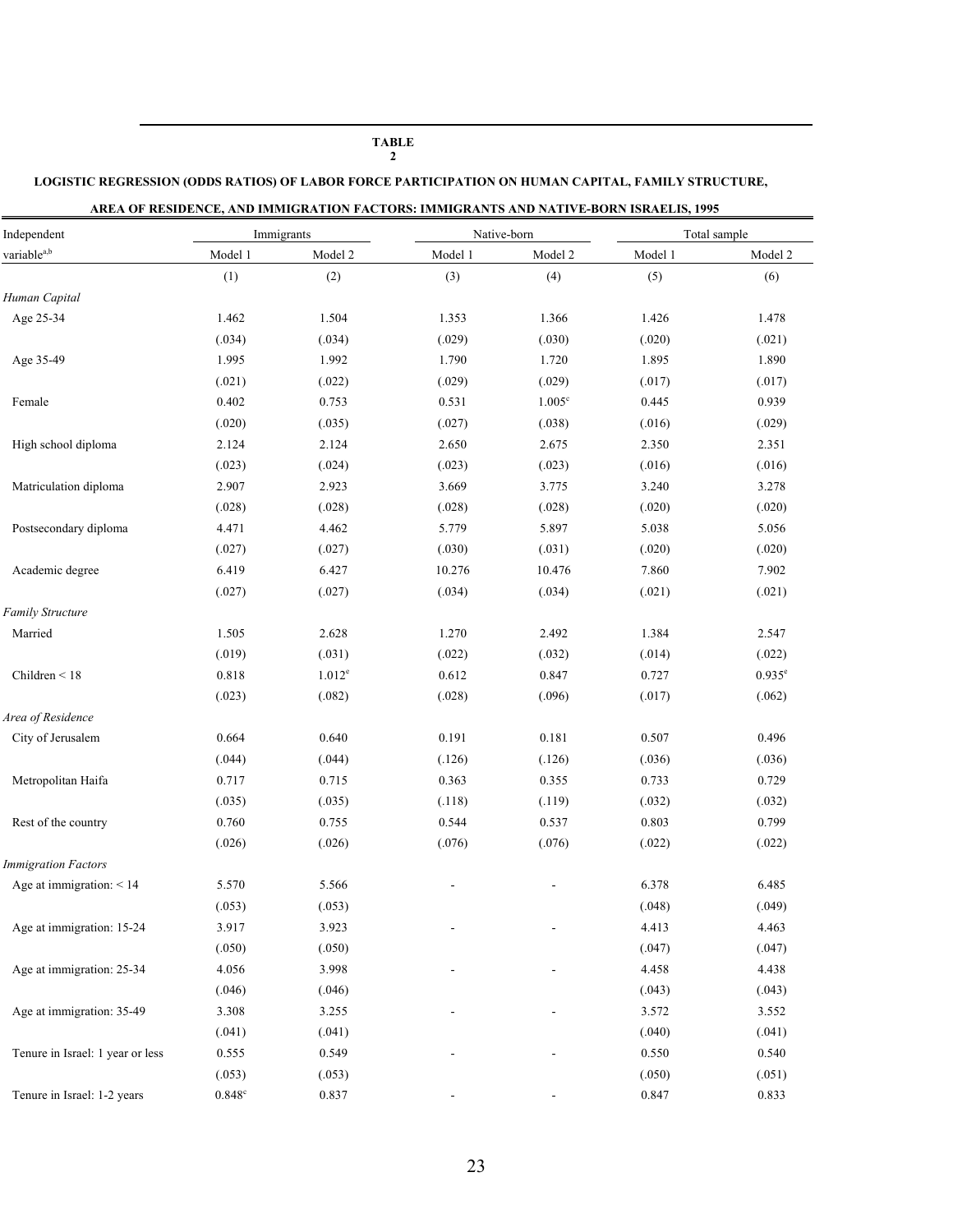|                              | (.055)                   | (.055)             |                |                | (.053)                   | (.053)                   |
|------------------------------|--------------------------|--------------------|----------------|----------------|--------------------------|--------------------------|
| Tenure in Israel: 3-5 years  | 1.202                    | 1.190              |                |                | 1.183                    | 1.173                    |
|                              | (.036)                   | (.036)             |                |                | (.033)                   | (.033)                   |
| Tenure in Israel: 6-10 years | $1.123^{d}$              | 1.129 <sup>d</sup> |                | $\blacksquare$ | 1.150                    | 1.160 <sup>c</sup>       |
|                              | (.054)                   | (.054)             |                |                | (.052)                   | (.053)                   |
| Nativity concentration       | 0.996                    | 0.996              | 0.974          | 0.974          | 0.994                    | 0.994                    |
|                              | (.001)                   | (.001)             | (.03)          | (.003)         | (.001)                   | (.001)                   |
| Third generation             | $\overline{\phantom{a}}$ | $\overline{a}$     | 0.910          | 0.919          | $\overline{\phantom{a}}$ | $\overline{\phantom{a}}$ |
|                              |                          |                    | (.024)         | (.024)         |                          |                          |
| Immigrant                    |                          |                    |                |                | $0.982^e$                | $1.051^d$                |
|                              |                          |                    |                |                | (.017)                   | (.024)                   |
| Interactions Female*         |                          |                    |                |                |                          |                          |
| Married                      |                          | 0.427              |                | 0.309          |                          | 0.376                    |
|                              |                          | (.039)             |                | (.044)         |                          | (.029)                   |
| Children $\leq 18$           |                          | $0.846^d$          |                | $0.871^e$      |                          | 0.839 <sup>c</sup>       |
|                              |                          | (.085)             |                | (.101)         |                          | (.065)                   |
| Immigrant                    |                          |                    | $\overline{a}$ |                |                          | 0.896                    |
|                              |                          |                    |                |                |                          | (.026)                   |
|                              |                          |                    |                |                |                          |                          |
| Nagelkerke R <sup>2</sup>    | .230                     | .236               | $.168\,$       | .179           | .209                     | .217                     |
| Number of Observations       | 96,850                   | 96,850             | 97,474         | 97,474         | 194,325                  | 194,325                  |

*Note*: Numbers in parentheses are standard errors.

a) The omitted categories are: age 50 and over; male; primary/intermediate school; not married; no children or children aged 18 and older;

Tel Aviv metropolitan area; age at immigration 50 and over; 11 years or more in Israel; second generation; native-born.

b) All effects are significant at p<.001 unless otherwise specified.

c) Significant at p<.01

d) Significant at p<.05

e) Not significant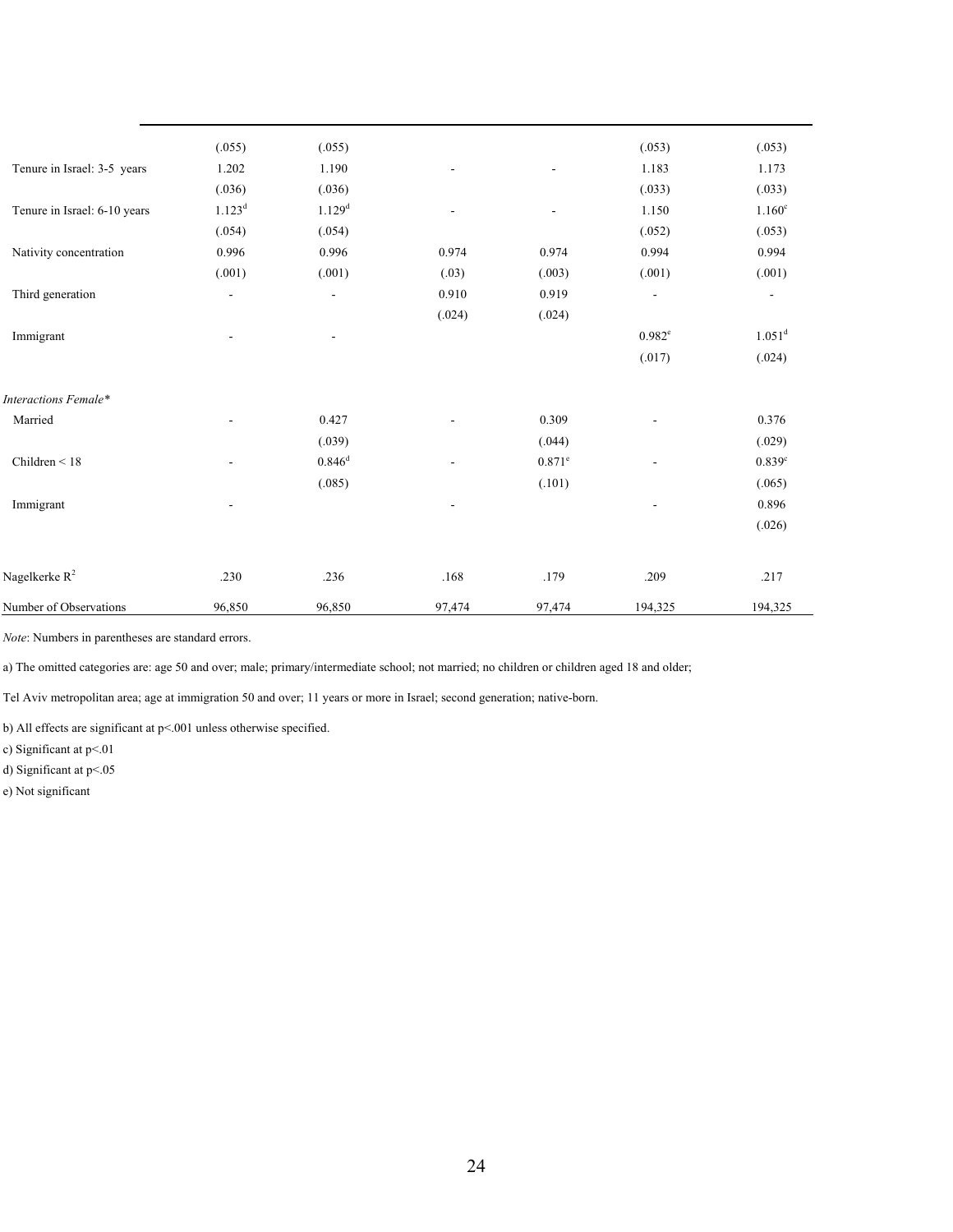|                            |           |                      | ON LABOR FORCE PARTICIPATION, TOTAL SAMPLE" |                      |                    |         |  |  |
|----------------------------|-----------|----------------------|---------------------------------------------|----------------------|--------------------|---------|--|--|
|                            |           | Tenure in Israel     |                                             |                      |                    |         |  |  |
|                            | Less than | $1 - 2$              | $3 - 5$                                     | $6 - 10$             | More than          | Native- |  |  |
| Gender                     | 1 year    | years                | years                                       | years                | 11 years           | Israeli |  |  |
|                            |           |                      | Part A                                      |                      |                    |         |  |  |
| In LF/Not in LF            |           |                      |                                             |                      |                    |         |  |  |
| Men                        | 0.621     | $0.959$ <sup>e</sup> | 1.409                                       | 1.193 <sup>d</sup>   | 1.076c             |         |  |  |
|                            | (.073)    | (.079)               | (.047)                                      | (.083)               | (.024)             |         |  |  |
| Women                      | 0.248     | 0.382                | 0.524                                       | 0.546                | 0.459              | 0.492   |  |  |
|                            | (.065)    | (.068)               | (.041)                                      | (.068)               | (.024)             | (.022)  |  |  |
|                            |           |                      | Part B                                      |                      |                    |         |  |  |
| Part of the Year/Not in LF |           |                      |                                             |                      |                    |         |  |  |
| Men                        | 1.361     | 1.402                | 1.475                                       | 1.427                | $1.102\,$          |         |  |  |
|                            | (.082)    | (.091)               | (.055)                                      | (.095)               | (.029)             |         |  |  |
| Women                      | 0.658     | 0.661                | 0.641                                       | 0.755                | 0.502              | 0.572   |  |  |
|                            | (.073)    | (.080)               | (.050)                                      | (.080)               | (.029)             | (.026)  |  |  |
| Full Year/Not in LF        |           |                      |                                             |                      |                    |         |  |  |
| Men                        | 0.365     | $0.795$ <sup>c</sup> | 1.368                                       | $1.097$ <sup>e</sup> | 1.065 <sup>d</sup> |         |  |  |
|                            | (.081)    | (.083)               | (.048)                                      | (.085)               | (.025)             |         |  |  |
| Women                      | 0.101     | 0.280                | 0.479                                       | 0.466                | 0.443              | 0.463   |  |  |
|                            | (.084)    | (.075)               | (.043)                                      | (.072)               | (.024)             | (.023)  |  |  |

#### **TABLE 3 INTERACTION EFFECTS (ODDS RATIOS) OF TENURE IN THE COUNTRY BY GENDER**  *ON LABOR FORCE PARTICIPATION, TOTAL SAMPLE<sup>a,b</sup>*

*Note*: Numbers in parentheses are standard errors.

a) The odd ratios were obtained after controlling for the independent variables included in Table 2.

b) All effects are significant at p<.001 unless otherwise specified.

c) Significant at p<.01

 $\overline{a}$ 

d) Significant at p<.05

e) Not significant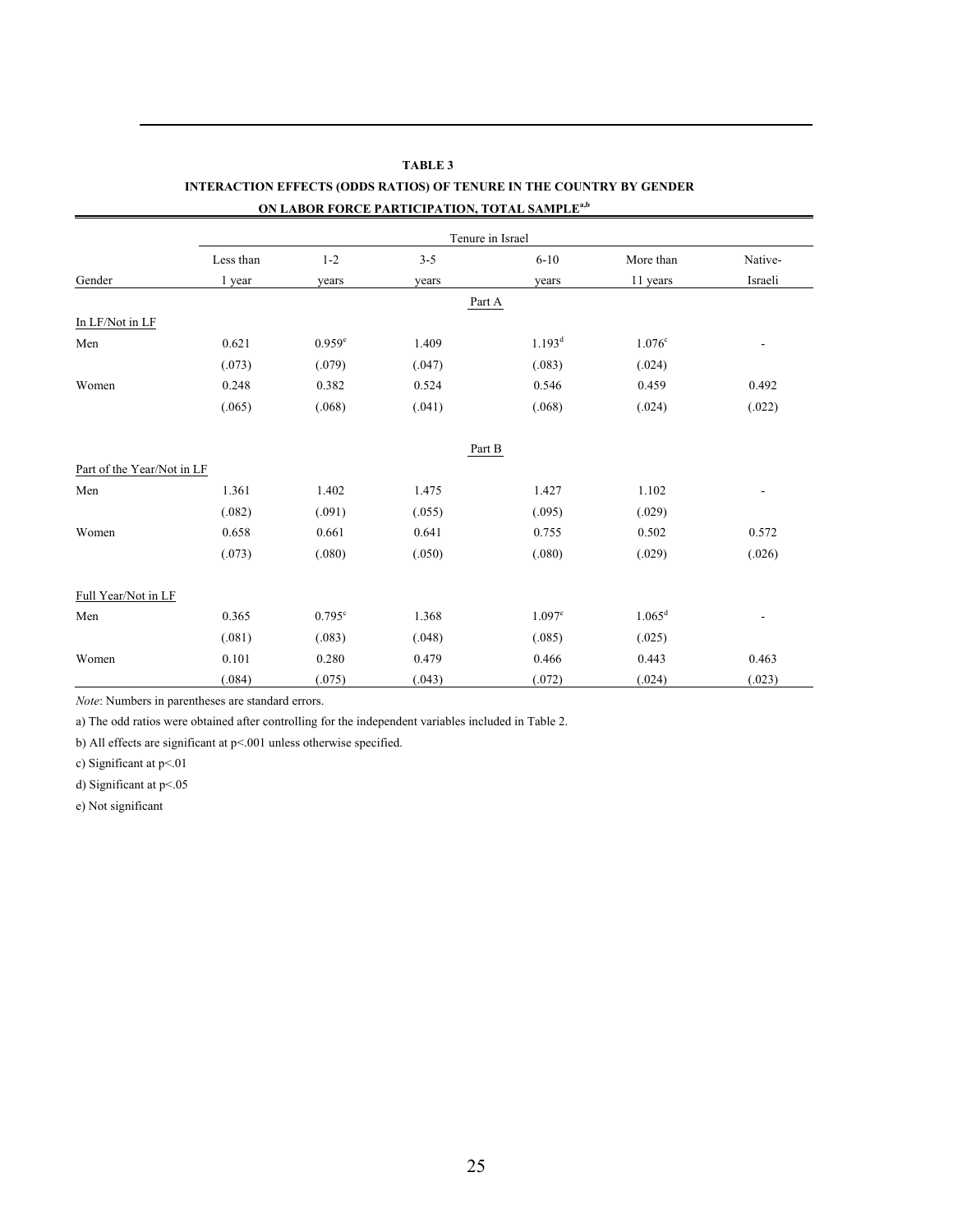#### **TABLE 4**

 $\overline{a}$ 

#### **MULTINOMIAL LOGISTIC REGRESSION (ODDS RATIOS) OF PART OF THE YEAR AND ALL YEAR**

#### **LABOR FORCE PARTICIPATION ON HUMAN CAPITAL, FAMILY STRUCTURE, AREA OF RESIDENCE**

#### **AND IMMIGRATION FACTORS: IMMIGRANTS AND NATIVE-BORN ISRAELIS, 1995**

| Independent                      | Less than 12 months/ | All 12 months/       |  |  |
|----------------------------------|----------------------|----------------------|--|--|
| variablea,b                      | Not in labor force   | Not in labor force   |  |  |
| Human Capital                    |                      |                      |  |  |
| Age 25-34                        | 1.811                | 1.343                |  |  |
|                                  | (.025)               | (.022)               |  |  |
| Age 35-49                        | 1.793                | 1.930                |  |  |
|                                  | (.021)               | (.018)               |  |  |
| Female                           | 0.826                | $1.021$ <sup>e</sup> |  |  |
|                                  | (.034)               | (.031)               |  |  |
| High school diploma              | 1.945                | 2.552                |  |  |
|                                  | (.021)               | (.017)               |  |  |
| Matriculation diploma            | 2.623                | 3.614                |  |  |
|                                  | (.024)               | (.021)               |  |  |
| Postsecondary diploma            | 3.781                | 5.721                |  |  |
|                                  | (.024)               | (.021)               |  |  |
| Academic degree                  | 5.968                | 8.935                |  |  |
|                                  | (.024)               | (.021)               |  |  |
| Family Structure                 |                      |                      |  |  |
| Married                          | 1.600                | 3.171                |  |  |
|                                  | (.026)               | (.024)               |  |  |
| Children $\leq 18$               | 0.714                | $1.045^e$            |  |  |
|                                  | (.078)               | (.065)               |  |  |
| Area of Residence                |                      |                      |  |  |
| City of Jerusalem                | 0.661                | 0.428                |  |  |
|                                  | (.044)               | (.038)               |  |  |
| Metropolitan Haifa               | 0.667                | 0.753                |  |  |
|                                  | (.039)               | (.033)               |  |  |
| Rest of the country              | 0.843                | 0.779                |  |  |
|                                  | (.028)               | (.024)               |  |  |
| <b>Immigration Factors</b>       |                      |                      |  |  |
| Age at immigration: $<$ 14       | 5.862                | 6.669                |  |  |
|                                  | (.063)               | (.052)               |  |  |
| Age at immigration: 15-24        | 4.133                | 4.527                |  |  |
|                                  | (.060)               | (.051)               |  |  |
| Age at immigration: 25-34        | 3.805                | 4.646                |  |  |
|                                  | (.055)               | (.047)               |  |  |
| Age at immigration: 35-49        | 3.314                | 3.651                |  |  |
|                                  | (.053)               | (.044)               |  |  |
| Tenure in Israel: 1 year or less | 1.236                | 0.276                |  |  |
|                                  | (.057)               | (.059)               |  |  |
| Tenure in Israel: 1-2 years      | 1.261                | 0.660                |  |  |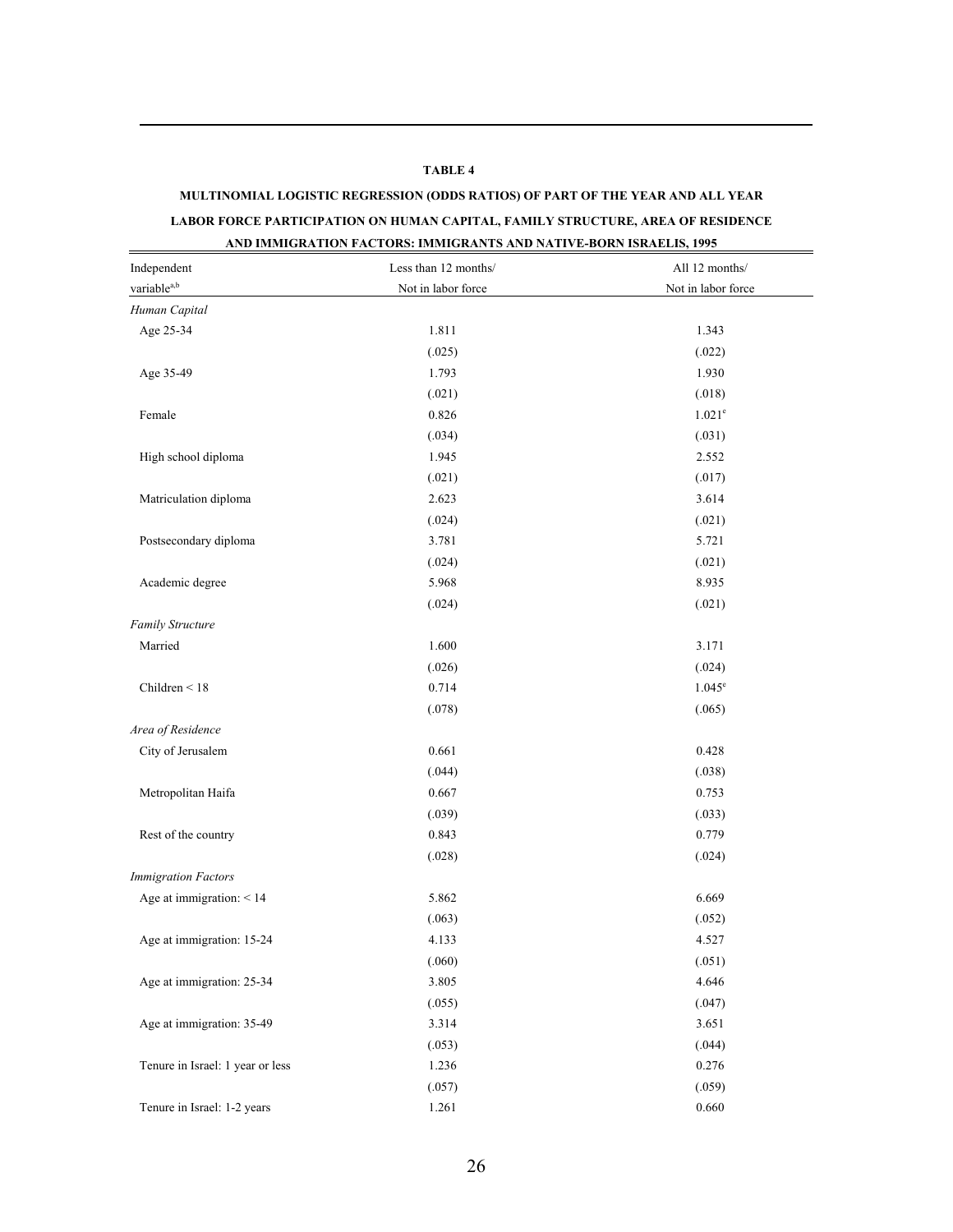|                              | (.062)               | (.057)             |
|------------------------------|----------------------|--------------------|
| Tenure in Israel: 3-5 years  | 1.262                | 1.126              |
|                              | (.040)               | (.034)             |
| Tenure in Israel: 6-10 years | 1.407                | 1.049 <sup>e</sup> |
|                              | (.062)               | (.055)             |
| Nativity concentration       | 0.994                | 0.994              |
|                              | (.001)               | (.001)             |
| Immigrant                    | $1.070^d$            | $1.043^e$          |
|                              | (.028)               | (.024)             |
| Interaction Female*          |                      |                    |
| Married                      | 0.557                | 0.312              |
|                              | (.034)               | (.031)             |
| Children $\leq 18$           | $1.153$ <sup>e</sup> | 0.735              |
|                              | (.081)               | (.067)             |
| Immigrant                    | 0.835                | $0.923^{\circ}$    |
|                              | (.030)               | (.027)             |
| Nagelkerke R <sup>2</sup>    | .187                 |                    |
| Number of observations       | 194,286              |                    |

*Note*: Numbers in parentheses are standard errors.

a) The omitted categories are: age 50 and over; male; primary/intermediate school; not married; no children or children aged 18 and older; Tel Aviv metropolitan area; age at immigration 50 and over; 11 years or more in Israel; native-born.

b) All effects are significant at p<.001 unless otherwise specified.

c) Significant at p<.01

d) Significant at p<.05

e) Not significant